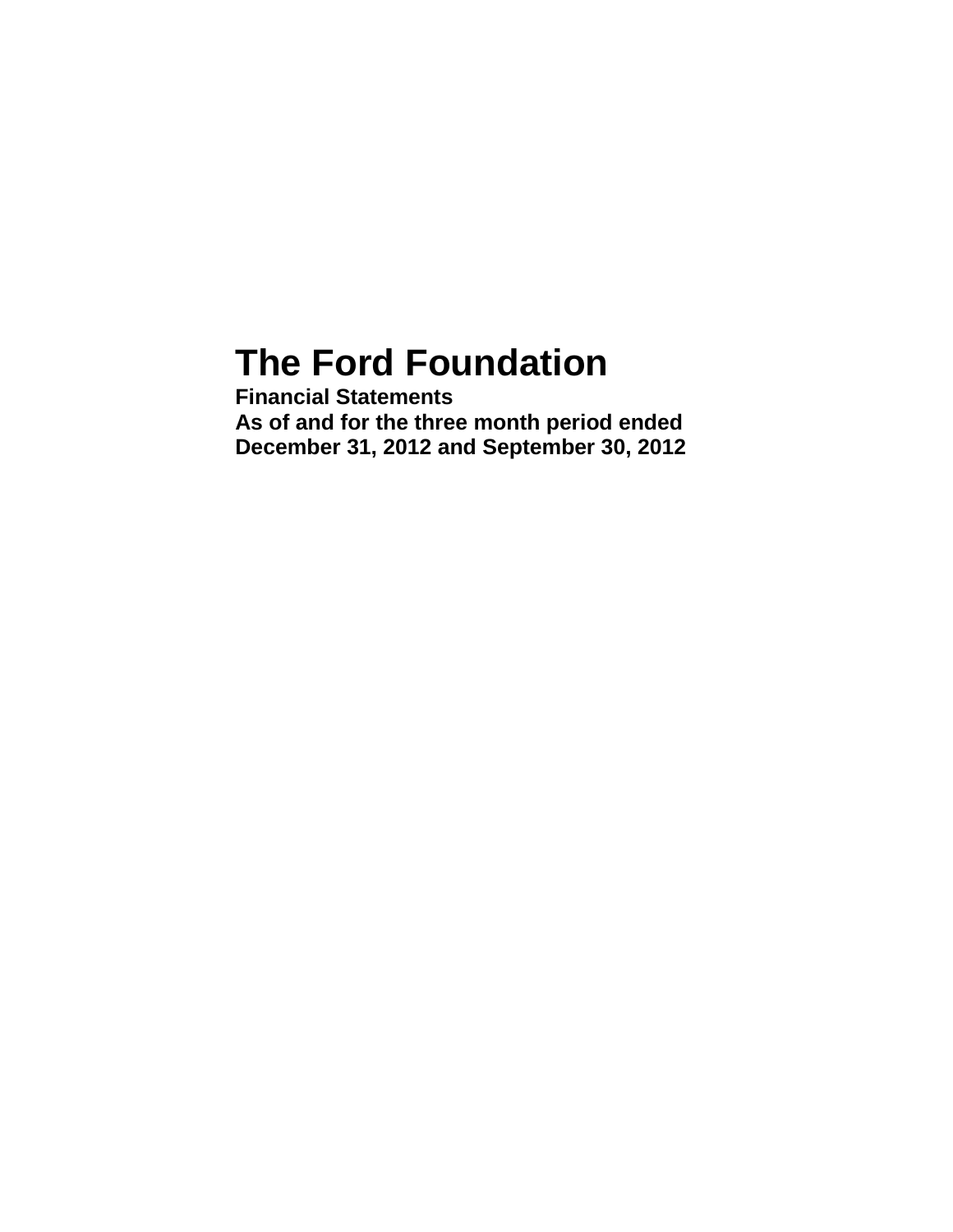# The Ford Foundation Index December 31, 2012 and September 30, 2012

# Page(s)

| <b>Financial Statements</b> |  |
|-----------------------------|--|
|                             |  |
|                             |  |
|                             |  |
|                             |  |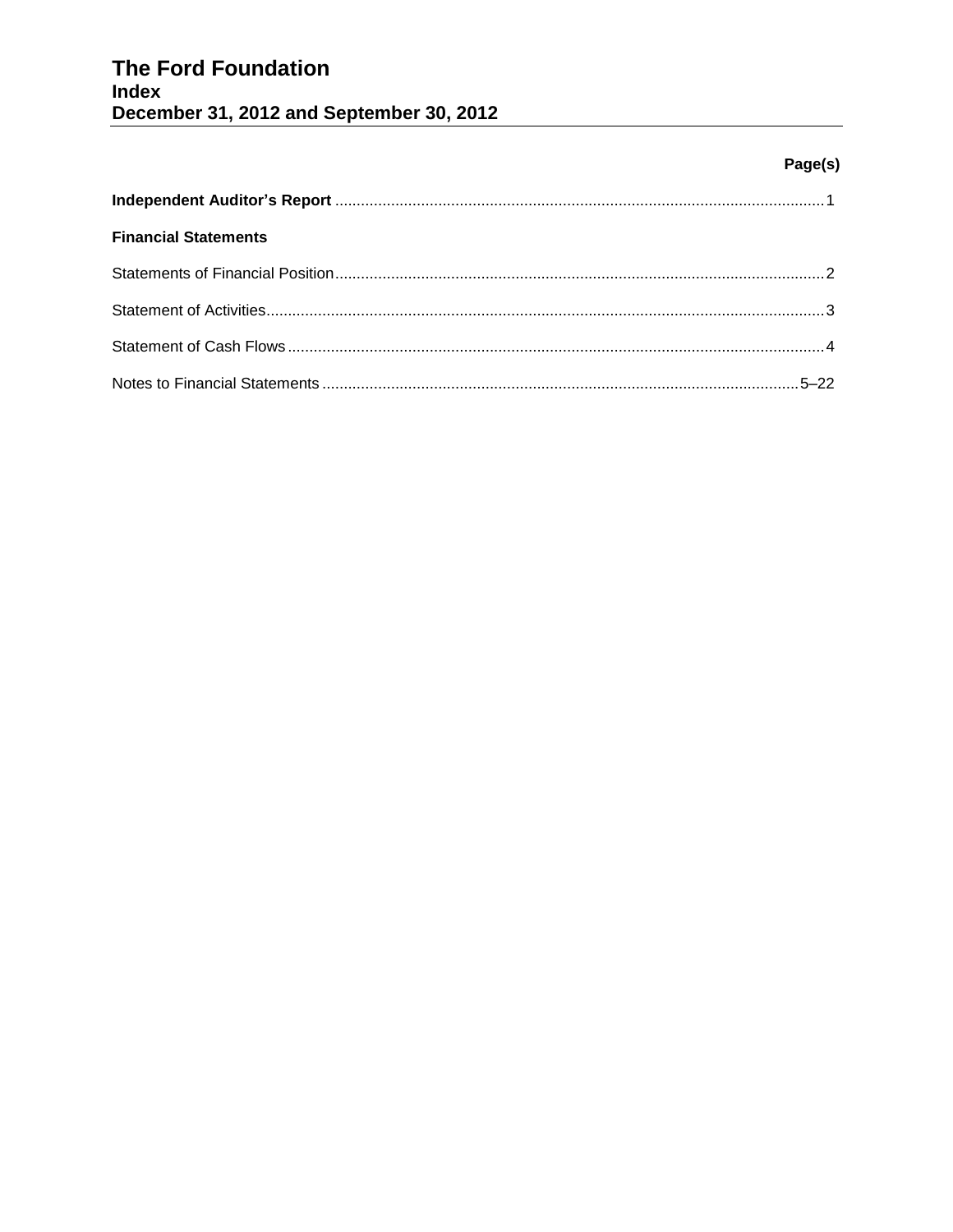

#### **Independent Auditor's Report**

To The Board of Trustees of The Ford Foundation

We have audited the accompanying financial statements of The Ford Foundation ("the Foundation"), which comprise the statements of financial position as of December 31, 2012 and September 30, 2012, and the related statements of activities and cash flows for the period from October 1, 2012 to December 31, 2012.

#### **Management's Responsibility for the Financial Statements**

Management is responsible for the preparation and fair presentation of the financial statements in accordance with accounting principles generally accepted in the United States of America; this includes the design, implementation, and maintenance of internal control relevant to the preparation and fair presentation of financial statements that are free from material misstatement, whether due to fraud or error.

#### **Auditor's Responsibility**

Our responsibility is to express an opinion on the financial statements based on our audits. We conducted our audits in accordance with auditing standards generally accepted in the United States of America. Those standards require that we plan and perform the audits to obtain reasonable assurance about whether the financial statements are free from material misstatement.

An audit involves performing procedures to obtain audit evidence about the amounts and disclosures in the financial statements. The procedures selected depend on our judgment, including the assessment of the risks of material misstatement of the financial statements, whether due to fraud or error. In making those risk assessments, we consider internal control relevant to the Foundation's preparation and fair presentation of the financial statements in order to design audit procedures that are appropriate in the circumstances, but not for the purpose of expressing an opinion on the effectiveness of the Foundation's internal control. Accordingly, we express no such opinion. An audit also includes evaluating the appropriateness of accounting policies used and the reasonableness of significant accounting estimates made by management, as well as evaluating the overall presentation of the financial statements. We believe that the audit evidence we have obtained is sufficient and appropriate to provide a basis for our audit opinion.

#### **Opinion**

In our opinion, the financial statements referred to above present fairly, in all material respects, the financial position of The Ford Foundation at December 31, 2012 and September 30, 2012, and the changes in its net assets and its cash flows for the period from October 1, 2012 to December 31, 2012 in accordance with accounting principles generally accepted in the United States of America.

Pincewatcheuseloopen LLP

June 19, 2013

PricewaterhouseCoopers LLP, PricewaterhouseCoopers Center, 300 Madison Avenue, New York, NY 10017 T: (646) 471 3000, F: (813) 286 6000, www.pwc.com/us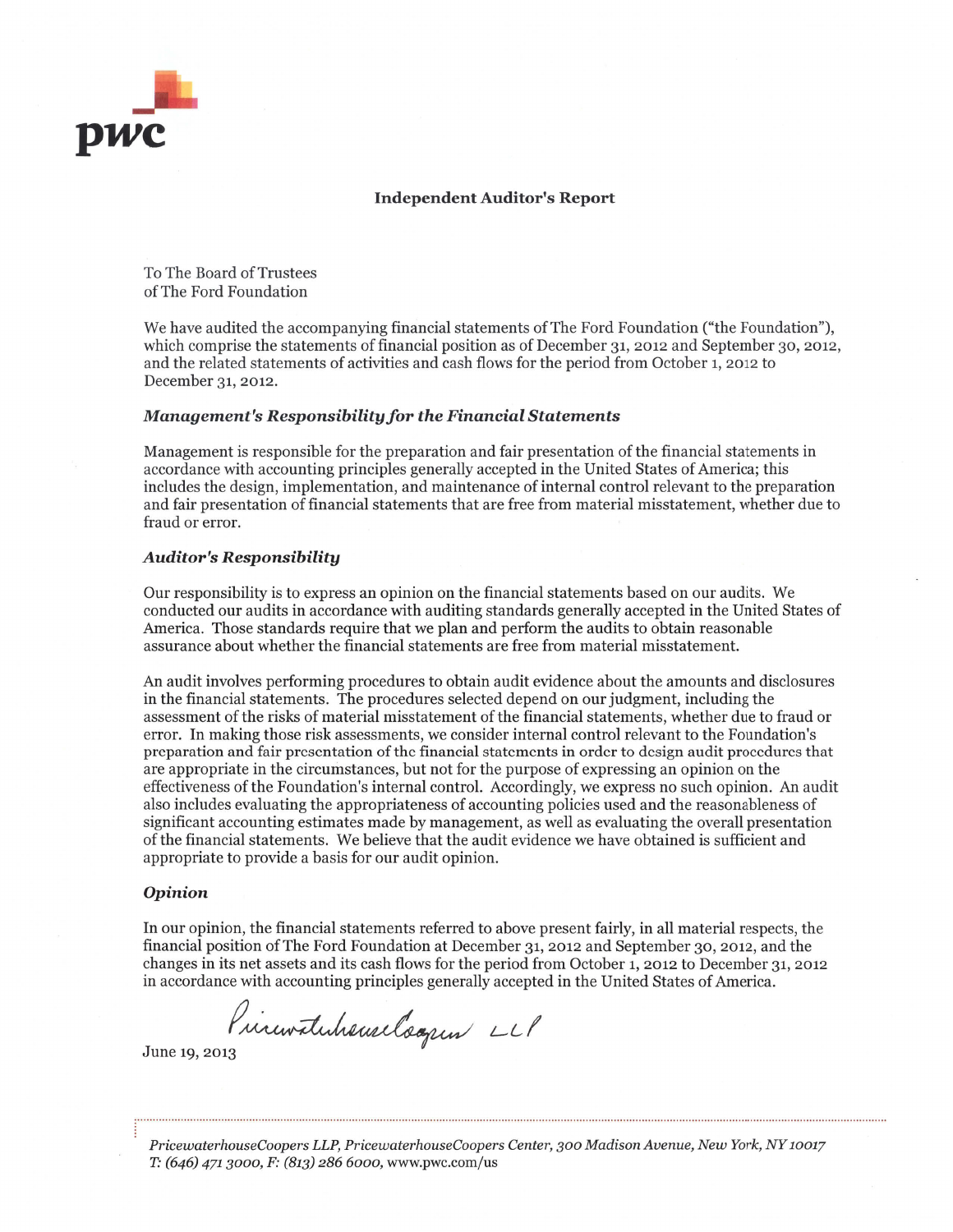# **The Ford Foundation Statements of Financial Position As of December 31, 2012 and September 30, 2012**

| (in thousands)                                              | December 31,<br>2012 | September 30,<br>2012 |
|-------------------------------------------------------------|----------------------|-----------------------|
| Assets                                                      |                      |                       |
| Investments, at fair value                                  | 10,431,334<br>S.     | 10,626,091<br>\$      |
| Accrued interest and dividends receivable                   | 6,392                | 9,026                 |
| Subscription paid in advance to limited marketability funds | 125,000              | 100,000               |
| Pending securities, net                                     | 292,747              | 267                   |
|                                                             | 10,855,473           | 10,735,384            |
| Cash                                                        | 23,691               | 13,019                |
| Federal excise tax receivable                               | 650                  | 685                   |
| Other receivables and assets                                | 19,851               | 20,482                |
| Program-related investments, net of allowances              |                      |                       |
| for possible losses of \$28,480 and \$26,465                |                      |                       |
| at December 31, 2012 and September 30, 2012, respectively   | 193,924              | 180,590               |
| Fixed assets, net of accumulated depreciation               |                      |                       |
| of \$112,102 and \$110,405 at December 31, 2012             |                      |                       |
| and September 30, 2012, respectively                        | 34,304               | 34,561                |
| Total assets                                                | \$11,127,893         | 10,984,721<br>\$      |
| <b>Liabilities and Unrestricted Net Assets</b>              |                      |                       |
| Unpaid grants                                               | \$<br>229,371        | \$<br>208,812         |
| Payables and other liabilities                              | 83,804               | 82,400                |
| Federal excise taxes                                        |                      |                       |
| Current                                                     | 8,600                |                       |
| Deferred                                                    | 9,069                | 7,009                 |
| <b>Total liabilities</b>                                    | 330,844              | 298,221               |
| Contingencies, commitments and guarantees (Note 6)          |                      |                       |
| Unrestricted net assets                                     |                      |                       |
| Appropriated                                                | 56,119               | 49,568                |
| Unappropriated                                              | 10,740,930           | 10,636,932            |
| Total unrestricted net assets                               | 10,797,049           | 10,686,500            |
| Total liabilities and unrestricted net assets               | 11,127,893<br>\$     | 10,984,721<br>\$      |

The accompanying notes are an integral part of these financial statements.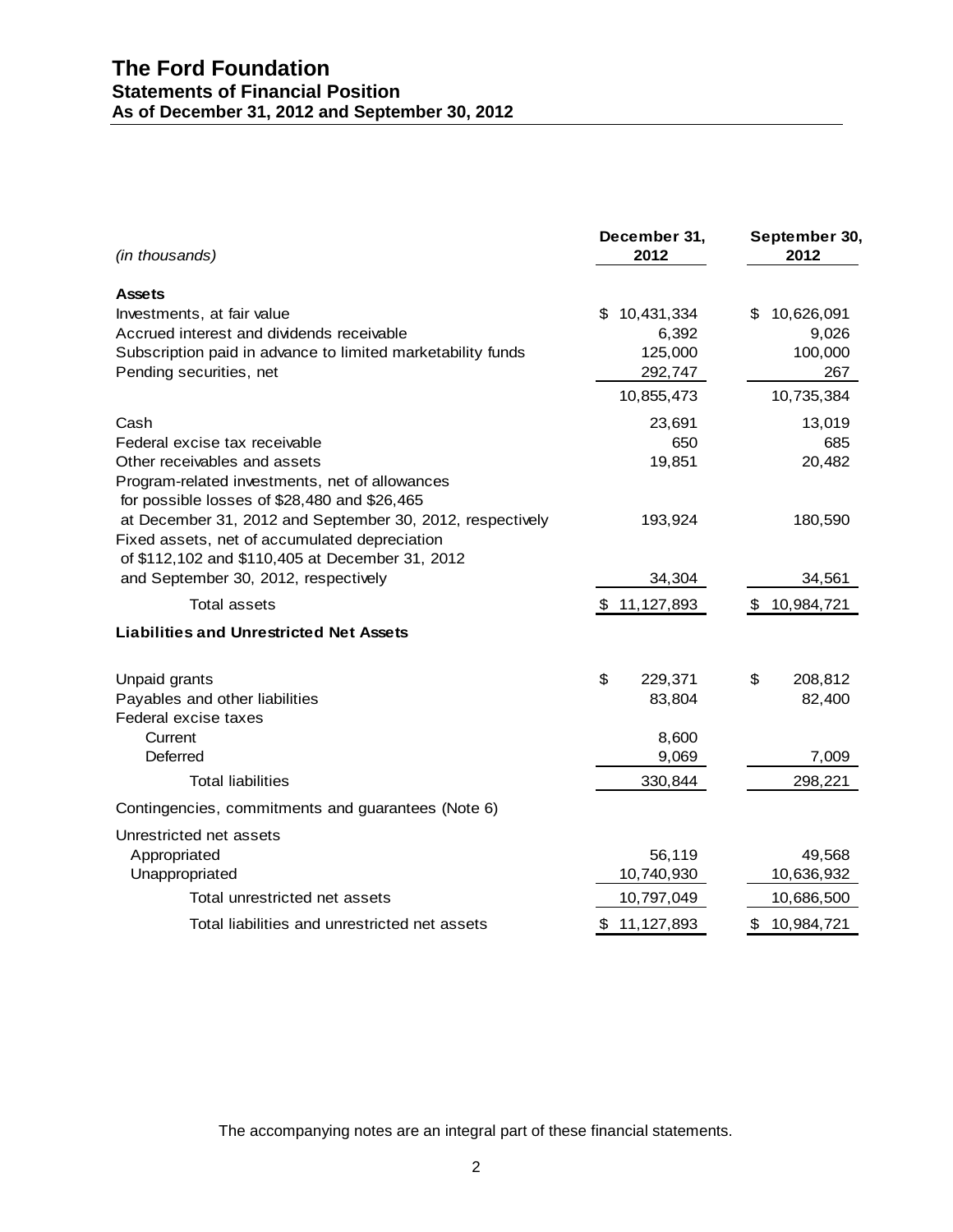*(in thousands)*

| <b>Operating activities</b>                                  |                  |
|--------------------------------------------------------------|------------------|
| Income                                                       |                  |
| <b>Dividends</b>                                             | \$<br>20,179     |
| <b>Interest</b>                                              | 26,316           |
| Realized appreciation on investments, net                    | 118,735          |
| Unrealized appreciation on investments, net                  | 103,051          |
| Expenses incurred in the production of income                | (7, 225)         |
| Total income                                                 | 261,056          |
| Expenditures                                                 |                  |
| Program activities                                           |                  |
| Grants approved                                              | 113,382          |
| Provision for possible losses on program-related investments | 2,015            |
| Direct conduct of charitable activities                      | 2,875            |
| Program management                                           | 11,428           |
| Total program activities                                     | 129,700          |
| General management                                           | 9,634            |
| Provision for federal excise tax                             |                  |
| Current                                                      | 8,600            |
| Deferred                                                     | 2,060            |
| Depreciation                                                 | 1,921            |
| Total expenditures                                           | 151,915          |
| Change in unrestricted net assets from operating activities  | 109,141          |
| <b>Non-operating activities</b>                              |                  |
| Pension-related and post-retirement changes                  |                  |
| other than net periodic pension costs                        | 1,408            |
| Change in unrestricted net assets                            | 110,549          |
| Unrestricted net assets                                      |                  |
| Beginning of period                                          | 10,686,500       |
| End of period                                                | \$<br>10,797,049 |
|                                                              |                  |

The accompanying notes are an integral part of these financial statements.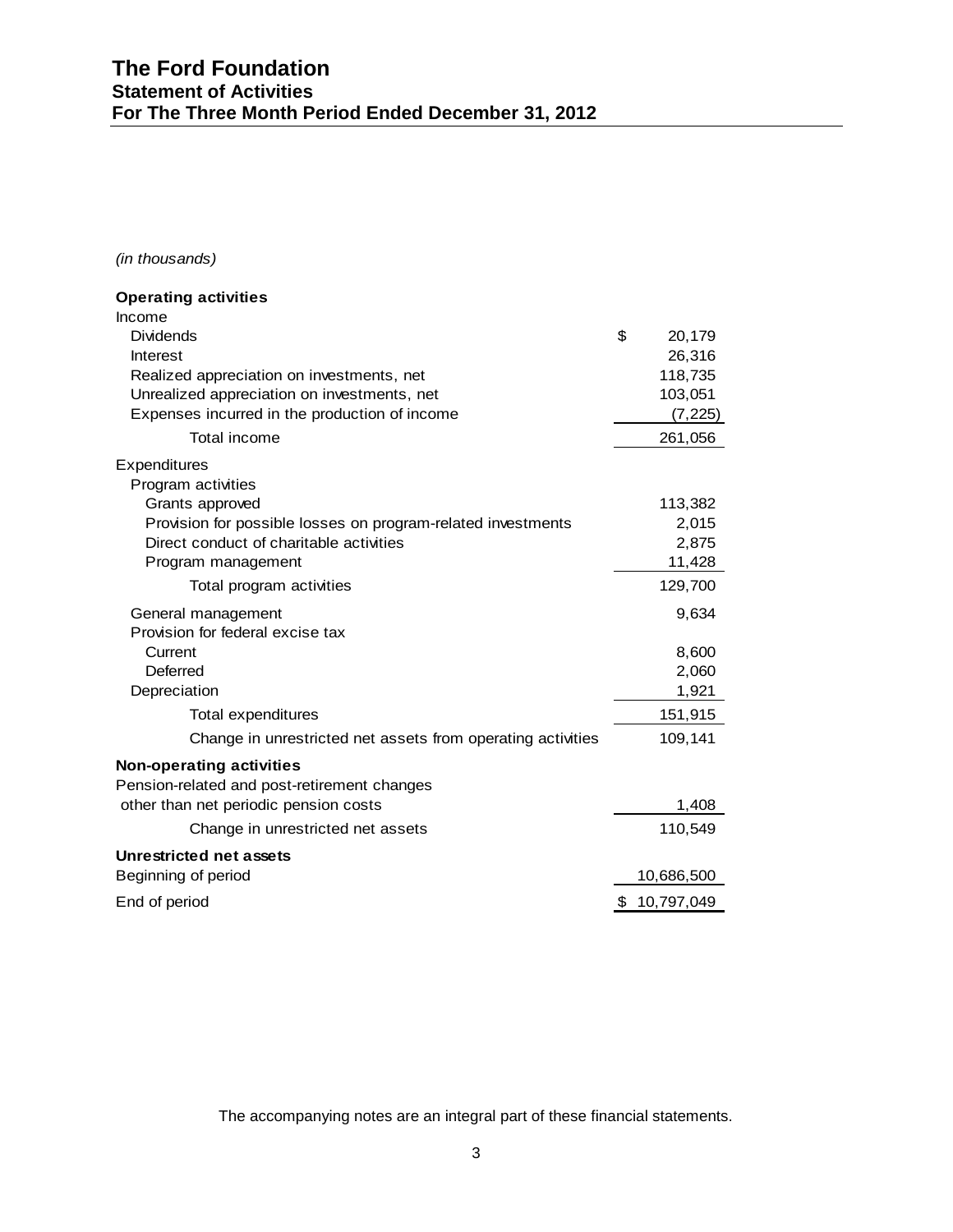*(in thousands)*

| Cash flows from operating activities                                  |               |
|-----------------------------------------------------------------------|---------------|
| Change in unrestricted net assets                                     | \$<br>110,549 |
| Adjustments to reconcile change in unrestricted net assets            |               |
| to net cash used by operating activities                              |               |
| Realized appreciation on investments, net                             | (118, 735)    |
| Unrealized appreciation on investments, net                           | (103, 051)    |
| Depreciation                                                          | 1,921         |
| Pension-related and post-retirement changes                           |               |
| other than net periodic pension costs                                 | (1,408)       |
| Provision for possible losses on program-related investments          | 2,015         |
| Increase in current federal excise tax liability                      | 8,600         |
| Increase in deferred federal excise tax liability                     | 2,060         |
| Decrease in federal excise tax receivable                             | 35            |
| Decrease in other receivables and assets                              | 752           |
| Grant approvals                                                       | 113,382       |
| Grant payments                                                        | (92, 823)     |
| Increase in payables and other liabilities                            | 2,691         |
| Net cash used by operating activities                                 | (74, 012)     |
| Cash flows from investing activities                                  |               |
| Proceeds from sale of investments                                     | 1,500,683     |
| Purchase of investments                                               | (1,373,986)   |
| Change in subscription paid in advance to limited marketability funds | (25,000)      |
| Loans disbursed for program-related investments                       | (18, 369)     |
| Repayments of program-related investments                             | 3,020         |
| Purchase of fixed assets                                              | (1,664)       |
| Net cash provided by investing activities                             | 84,684        |
| Net increase in cash                                                  | 10,672        |
| Cash                                                                  |               |
| Beginning of period                                                   | 13,019        |
| End of period                                                         | \$<br>23,691  |

The accompanying notes are an integral part of these financial statements.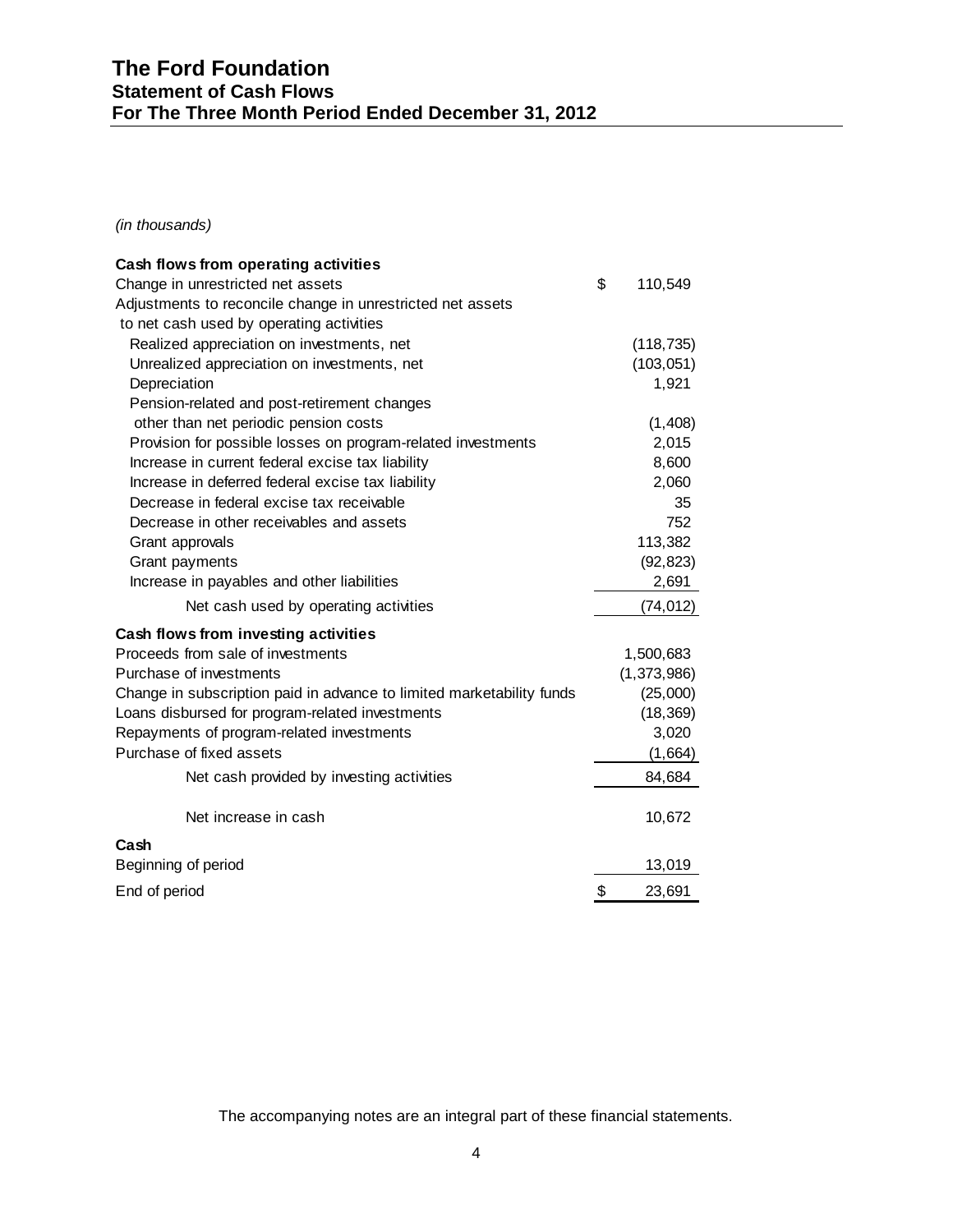## **1. Summary of Significant Accounting Policies**

The financial statements of The Ford Foundation ("The Foundation") are prepared in conformity with accounting principles generally accepted in the United States of America (GAAP).

The significant accounting policies followed are set forth below:

#### **Investments, at Fair Value**

The Foundation makes investments by either directly purchasing various financial positions, or purchasing a portion of an investment fund's partnership capital or shares representing a net assets value ("NAV") investment. Directly owned positions are classified for financial reporting purposes as short-term, equities or fixed income investments. NAV investments in funds are classified for financial reporting as either commingled or limited marketability funds.

Equity investments are directly held securities, primarily publicly traded. Equities are generally valued based upon the final sale price as quoted on the primary exchange. Private equities are valued using market transactions when available. If such transactions do not exist, private securities are valued as determined by The Foundation. Fixed income investments are generally valued based upon quoted market prices from brokers and dealers, which represent fair value. Short-term investments generally include cash and cash equivalents as well as credit or debt securities with maturities of less than one year. These credit or debt securities may include US government and agency obligations, repurchase agreements, commercial paper, and similar short-term securities. Short-term investments for which market prices are not available are valued at amortized cost, which approximates fair value.

Commingled funds are NAV investments in partnerships or investment companies where The Foundation has significant transparency into the underlying positions in the commingled funds and that have no significant restrictions on redemption rights. For commingled funds the NAV is determined by either an exchange or the respective general partners or investment managers. The underlying positions, owned by the commingled funds, include such investments as exchange traded and over the counter securities. The Foundation generally has the ability to redeem capital from commingled funds monthly or more frequently.

Limited marketability funds are NAV investments in private equity, venture capital, hedge funds, and other private investment entities. The Foundation has significant transparency into the underlying positions of the private equity and venture capital funds. The Foundation cannot independently assess the value of these underlying positions through a public exchange or over the counter market. The Foundation generally has restricted redemption rights for limited marketability funds other than private equity, venture capital, and similar funds where distribution of proceeds is at the sole discretion of the general partner or investment manager.

The Foundation follows the concept of the "practical expedient" under GAAP. The practical expedient is an acceptable method under GAAP to determine the fair value of certain NAV investments (a) that do not have a readily determinable fair value predicated upon a public market and (b) either have the attributes of an investment company or prepare their financial statements consistent with the measurement principles of an investment company under GAAP. As such, NAV investments are presented in the accompanying financial statements at fair value, as determined by The Foundation. Such fair value generally represents The Foundation's proportionate share of the net assets of the NAV investment as reported by the underlying investment managers or general partners. Accordingly, the fair value NAV investments is generally increased by additional contributions and the Foundation's share of net earnings from the NAV investments and decreased by distributions and The Foundation's share of net losses from the NAV investments.

The Foundation believes that the carrying amount of its NAV investments is a reasonable estimate of fair value as of December 31, 2012 and September 30, 2012. Because these investments are not readily marketable, the estimated value is subject to uncertainty, therefore, results may differ from the value that would have been used had a ready market for the investment existed and such differences could be material.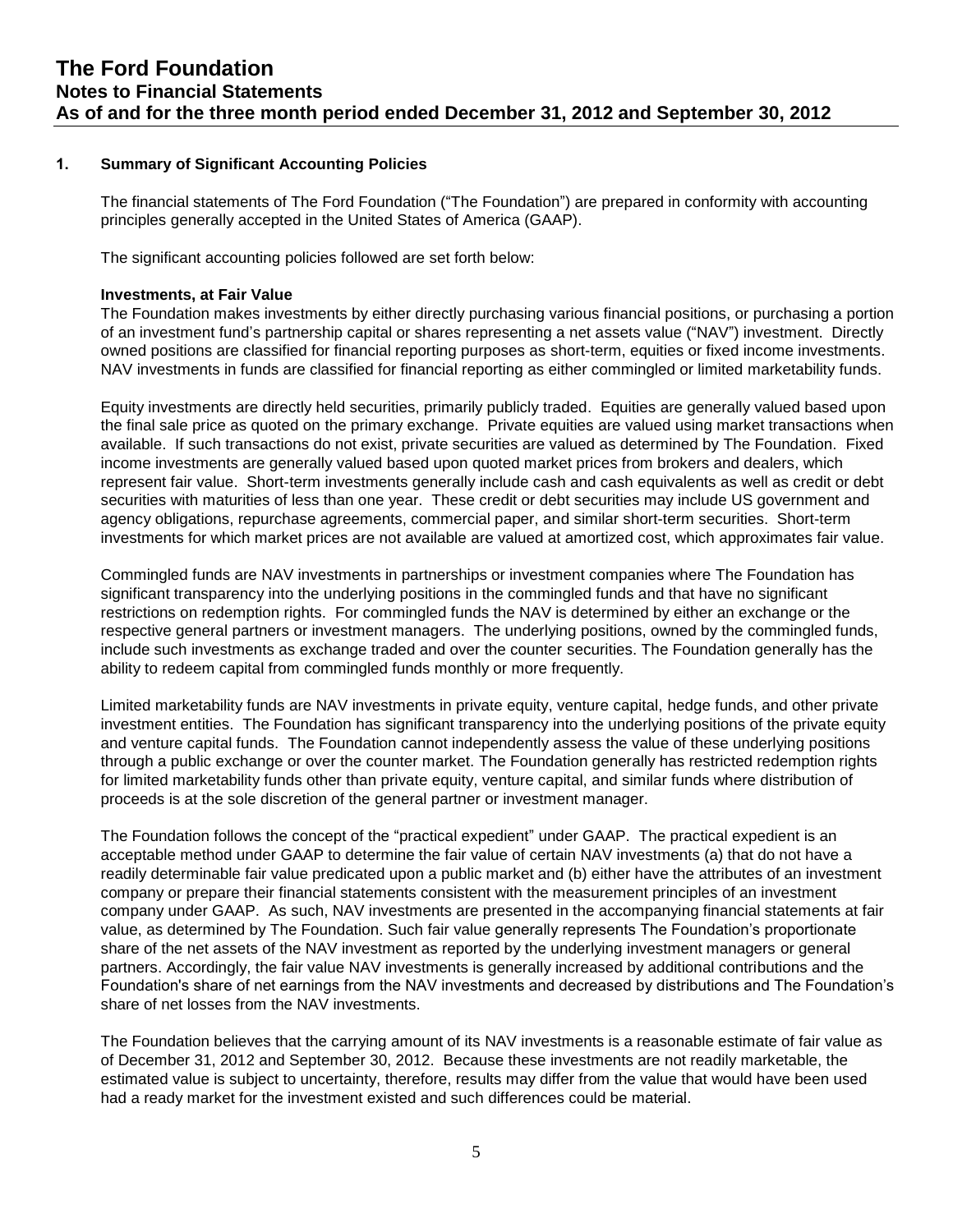## **Investment Transactions and Income and Expenses**

For directly owned positions, transactions are recorded on a trade date basis. Realized and unrealized appreciation (depreciation) on investments is determined by comparison of specific costs of acquisition (identified lot basis) to proceeds at the time of disposal, or market values at the last day of the period, respectively, and includes the effects of currency translation with respect to transactions and holdings of foreign securities. Dividend income is recorded on ex-dividend date and interest income is recorded on an accrual basis.

Proceeds from the sale of securities include "in-kind" distributions from underlying private equity funds of \$37.2 million.

For shares or partnership interests in securities or NAV Investments, transactions are recorded on a trade date basis. For unsettled sales or purchases as of the reporting period date, the sales proceeds or purchase price are recorded as receivables or payables, respectively and are included on the Statements of Financial Position as pending securities, net. Pending securities, net include sales and redemptions from NAV investments. For NAV investments in which The Foundation owns shares of an investment fund, realized and unrealized appreciation (depreciation) on investments is determined by comparison of specific costs of acquisition (identified lot basis) to proceeds at the time of disposal, or fair value at the last day of the period, respectively, and includes the effects of currency translation with respect to transactions and holdings of foreign currency denominated holdings. Dividends and interest are recognized as allocated by the investment manager. The amount of realized and unrealized appreciation (depreciation) associated with these investments is reflected in the accompanying financial statements.

For NAV investments in which The Foundation owns a portion of an investment fund's partnership capital, unrealized appreciation (depreciation) is determined by comparison of cost of acquisition of the partnership interests to fair value at the last day of the period, and includes the effects of currency translation with respect to transactions and holdings of foreign currency denominated investments. Realized appreciation (depreciation) on redemption of partnership interests is determined as allocated by the general partners of the respective partnership, or by comparison of specific costs of acquisition to proceeds at the time of disposal or an allocation is not indicated by the general partners of the respective partnership. Dividends and interest are recognized as allocated by the general partners. The amount of realized and unrealized appreciation (depreciation) associated with these investments is reflected in the accompanying financial statements

#### *Fair Value Measurements*

In accordance with GAAP, The Foundation discloses its assets and liabilities, recorded at fair value into the "fair value hierarchy". GAAP defines fair value as the price that would be received to sell an asset or paid to transfer a liability in an orderly transaction between market participants at the measurement date. GAAP also established a fair value hierarchy that prioritizes the inputs to valuation techniques used to measure fair value. The fair value hierarchy gives the highest priority to unadjusted quoted prices in active markets for identical assets (Level 1 measurements) and the lowest priority to unobservable inputs (Level 3 measurements). The three levels of the fair value hierarchy are as follows:

- Level 1: Inputs that reflect unadjusted quoted prices in active markets for identical assets or liabilities that The Foundation has the ability to access at the measurement date.
- Level 2: Inputs other than quoted prices which are observable for the asset or liability either directly or indirectly, including inputs in markets that are not considered to be active.

Level 3: Inputs that are unobservable.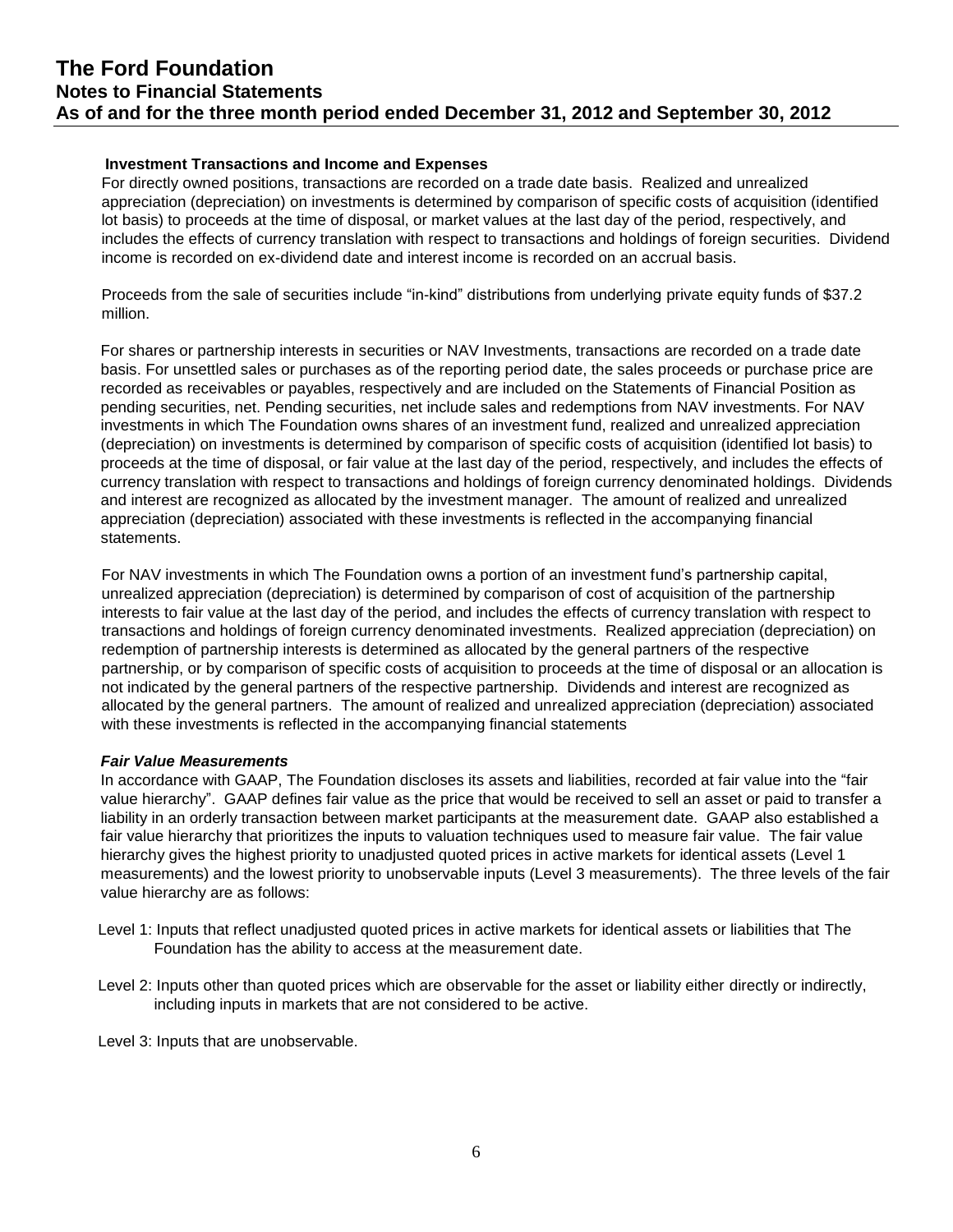Inputs are used in applying the various valuation techniques and refer to the assumptions that market participants use to make valuation decisions. Inputs may include price information, credit data, liquidity statistics and other factors. A financial instrument's level within the fair value hierarchy is based on the lowest level of any input that is significant to the fair value measurement. The Foundation considers observable data to be market data which is readily available and reliable and provided by independent sources. The categorization of a financial instrument within the fair value hierarchy is therefore based upon the pricing transparency of the instrument and does not necessarily correspond to The Foundation's perceived risk of that instrument.

Investments whose values are based on quoted market prices in active markets are classified as Level 1 and generally include cash and exchange traded investment instruments. The Foundation does not adjust the quoted price for such instruments, even in situations where The Foundation holds a large position and a sale of all its holdings could reasonably impact the quoted price.

Investments that trade in markets that are not considered to be active under the accounting definition, but are valued based on quoted market prices, dealer quotations, or alternative pricing sources supported by observable inputs are classified as Level 2. Such inputs may include model based valuation techniques. These investments include certain US government and sovereign obligations, government agency obligations, asset backed securities, derivatives and certain limited marketability investments priced using net asset value or equivalent as a determinant of fair value. With respect to NAV investments, The Foundation considers near-term liquidity as well as any restrictions or limitations on redemptions to determine the level classification of these investments. Investments fair valued using NAV as a practical expedient are classified as Level 2 if the investment is redeemable at NAV (as adjusted for subsequent gains or losses through the effective date of redemption) in the near-term (generally within a 3-month period) without significant restrictions on redemption.

Investments classified as Level 3 have significant unobservable inputs, as they trade infrequently or not at all. The inputs into the determination of fair value are based upon the best information in the circumstance and may require significant management judgment. Investments classified as Level 3 include securities for which no active market or dealer quote exists and NAV investments in limited marketability funds that are not redeemable in the near term or have significant restrictions.

#### *Derivative Instruments*

The Foundation records all derivative instruments and hedging activities at fair value. The fair value adjustment is recorded directly to the invested asset and recognized as unrealized appreciation (depreciation) in the accompanying Statement of Activities.

The Foundation utilizes a variety of derivative instruments and contracts including futures, forwards, swaps, and options for trading and hedging purposes with each instrument's primary risk exposure being interest rate, credit, foreign exchange, commodity, or equity risk, as well a combination of secondary risk factors. Such contracts involve, to varying degrees, risks of loss from the possible inability of counterparties to meet the terms of their contracts.

The Foundation enters into forward currency contracts whereby it agrees to exchange one currency for another on an agreed-upon date at an agreed-upon exchange rate to minimize the exposure of certain of its investments to adverse fluctuations in currency markets.

The Foundation enters into futures contracts whereby it is obligated to deliver or receive (although the contracts are generally settled in cash) various US government debt instruments at a specified future date. The Foundation engages in futures to increase or decrease its exposure to interest rate movements and spreads.

The Foundation enters into interest rate contracts whereby it is obligated to either pay or receive a fixed interest rate on a specified notional amount and receive or pay a floating interest rate on the same notional amount. The floating rate is generally calculated as a spread amount added to or subtracted from a specified London Inter-Bank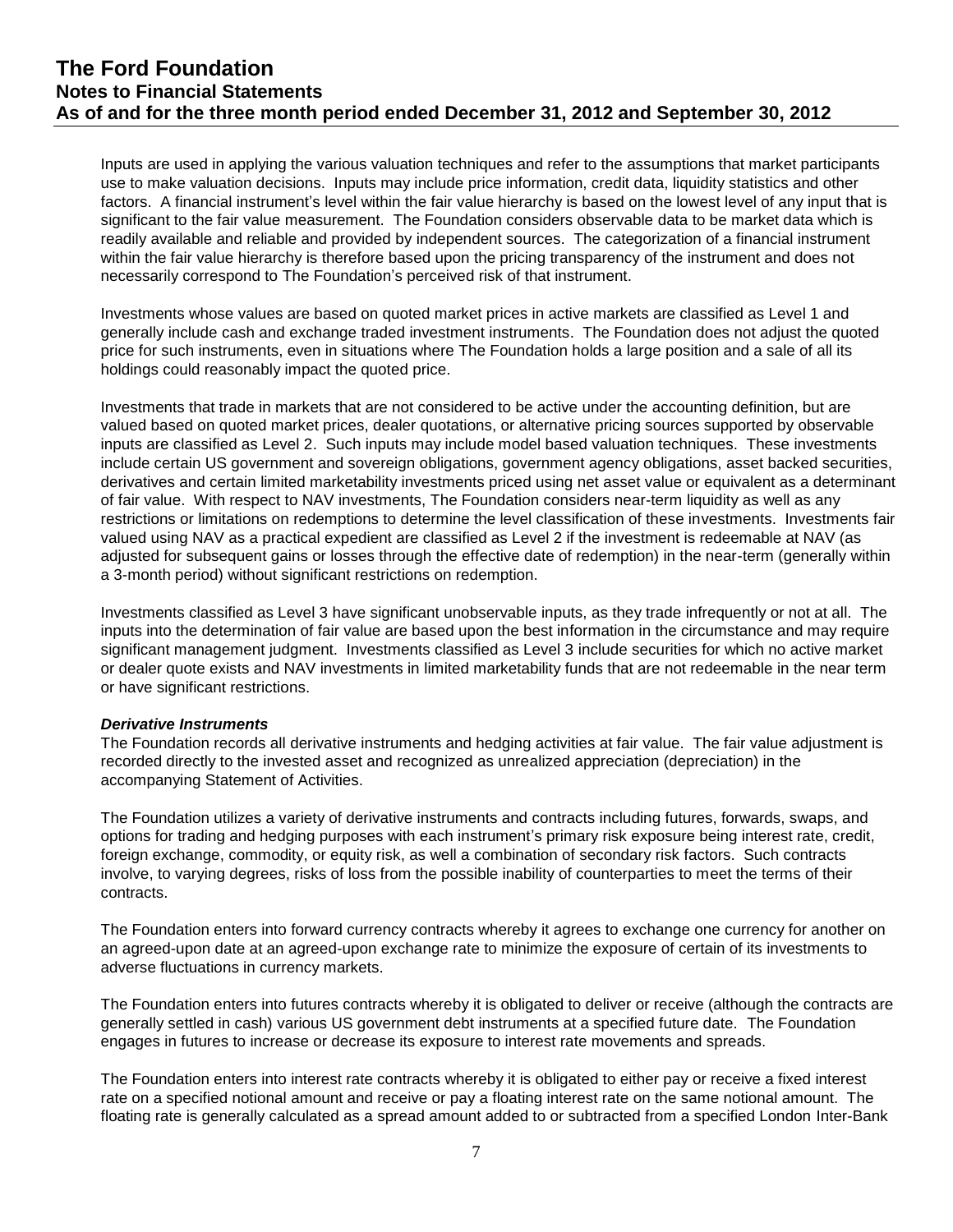Offering Rate (LIBOR) indexed interest rate. The Foundation enters into such contracts to manage its interest rate exposure and to profit from potential movements in interest rate spreads. The market value and unrealized gains or losses on interest rate swaps are affected by actual movements of and market expectations of changes in current market interest rates.

The Foundation enters into credit default swaps to simulate long and short credit positions that are either unavailable or considered to be less attractively priced in the bond market. The Foundation uses these swaps to reduce risk where it has exposure to the issuer, or to take an active long or short position with respect to the likelihood of an event of default. The reference obligation of the swap can be a single issuer, a "basket" of issuers, or an index. The underlying referenced assets can include corporate debt, sovereign debt and asset backed securities.

The buyer of a credit default swap is generally considered to be "receiving protection" in the event of an adverse credit event affecting the underlying reference obligation, and the seller of a credit default swap is generally considered to be "providing protection" in the event of such credit event. The buyer is generally obligated to pay the seller a periodic stream of payments over the term of the contract in return for a contingent payment upon the occurrence of a credit event with respect to an underlying reference obligation. Generally, a credit event for corporate or sovereign reference obligations means bankruptcy, failure to pay, obligation acceleration, repudiation/moratorium or restructuring. For credit default swaps on asset-backed securities, a credit event may be triggered by events such as failure to pay principal, maturity extension, rating downgrade or write-down. If a credit event occurs, the seller typically must pay the contingent payment to the buyer, which is typically the par value (full notional value) of the reference obligation, though the actual payment may be mitigated by terms of the International Swaps and Derivative Agreement (ISDA), allowing for netting arrangements and collateral. The contingent payment may be a cash settlement or a physical delivery of the reference obligation in return for payment of the face amount of the obligation. If The Foundation is a buyer and no credit event occurs, The Foundation may lose its investment and recover nothing. However, if a credit event occurs, the buyer typically receives full notional value for a reference obligation that may have little or no value. As a seller, The Foundation receives a fixed rate of income throughout the term of the contract, provided that no credit event occurs. If a credit event occurs, the seller may pay the buyer the full notional value of the reference obligation.

Credit default swaps are carried at their estimated fair value, as determined in good faith by The Foundation. In determining fair value, The Foundation considers the value provided by the counterparty as well as the use of a proprietary model. In addition to credit quality, a variety of factors are monitored including cash flow assumptions, market activity, market sentiment and valuation as part of its ongoing process of assessing payment and performance risk. As payment and performance risk increases, the value of a credit default swap increases. Conversely, as payment and performance risk decreases, unrealized appreciation is recognized for short positions and unrealized depreciation is recognized for long positions. Any current or future declines in the fair value of the swap may be partially offset by upfront payments received by The Foundation as a seller of protection if applicable.

Credit default swaps may involve greater risks than if The Foundation had invested in the reference obligation directly. In addition to general market risks, credit default swaps are subject to liquidity risk and counterparty credit risk. The Foundation enters into credit default swaps with counterparties meeting defined criteria for financial strength. The list of approved counterparties is reviewed periodically by management and a potential counterparty removed if it no longer meets The Foundation's criteria.

## *Cash*

Cash consists of cash on hand and held in bank accounts.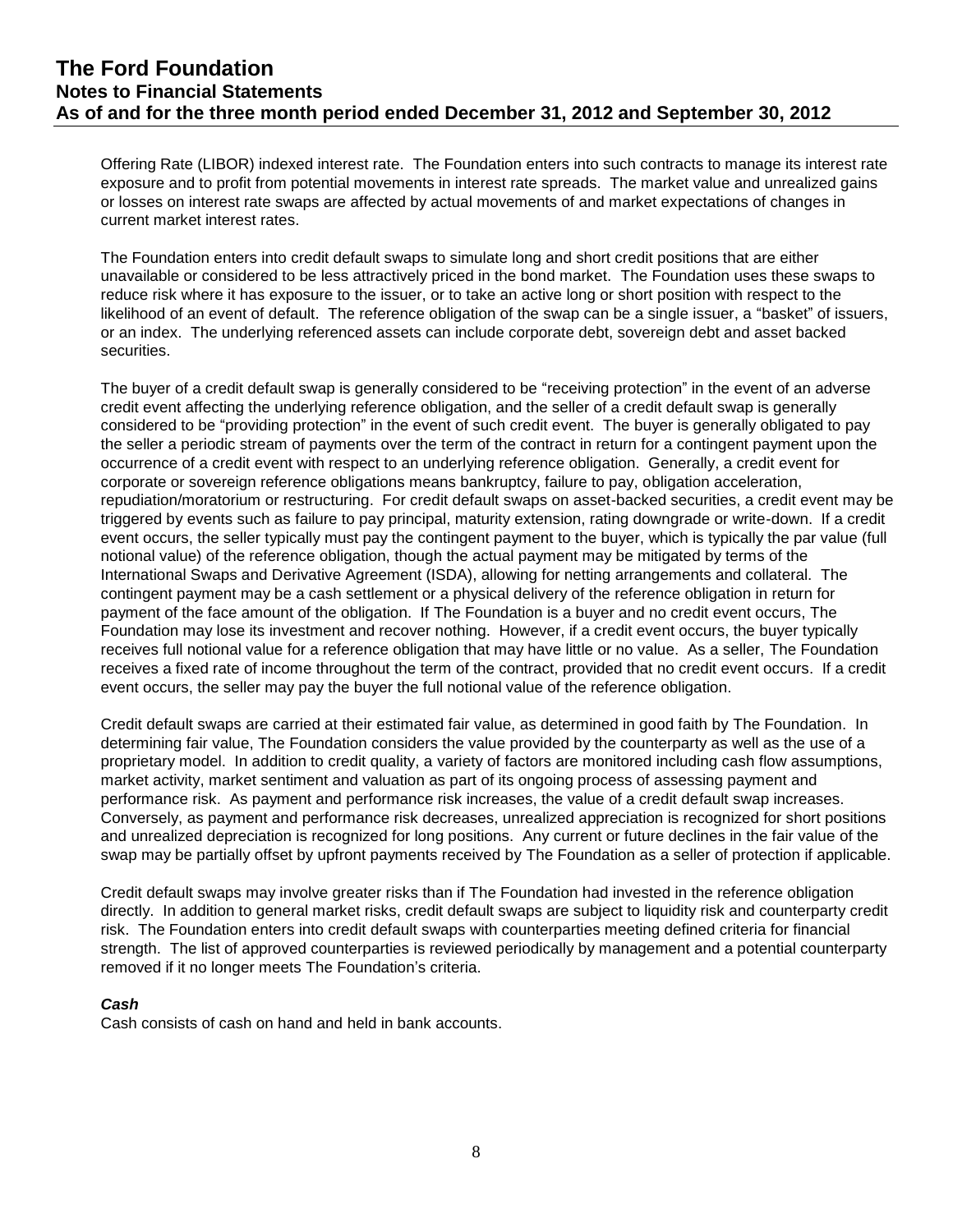## *Program-Related Investments*

The Foundation invests in projects that advance philanthropic purposes. These program-related investments are generally loans outstanding for up to 10 years bearing interest at 1%. These loans are treated as qualifying distributions for tax reporting purposes. Loans are monitored to determine net realizable value based on an evaluation of recoverability that utilizes experience and may reflect periodic adjustments to terms as deemed appropriate. Program related investments are recorded when disbursed.

## *Fixed Assets*

Land, buildings, furniture, equipment and leasehold improvements owned by The Foundation are recorded at cost. Depreciation is charged using the straight-line method based on estimated useful lives of the particular assets generally estimated as follows: buildings, principally 50 years, furniture and equipment 3 to 15 years, and leasehold improvements over the lesser of the term of the lease or the life of the asset.

## *Expenditures and Appropriations*

Committed grant expenditures are considered incurred at the time of approval. Uncommitted appropriations that have been approved by the Board of Trustees are included in appropriated unrestricted net assets.

## *Taxes*

The Foundation qualifies as a tax-exempt organization under Section 501(c)(3) of the Internal Revenue Code (IRS) and, accordingly, is not subject to federal income taxes. However, The Foundation is subject to federal excise tax and unrelated business income tax because it is a private foundation in accordance with IRS regulations. The Foundation accrues an expense for federal excise taxes payable.

The Foundation accounts for uncertain tax positions when it is more likely than not that such an asset or a liability will be realized. As of December 31, 2012 and September 30, 2012 management believes there were no uncertain tax positions.

#### *Risks and Uncertainties*

The Foundation uses estimates in preparing the financial statements which require management to make estimates and assumptions. These estimates affect the reported amounts of assets and liabilities at the date of the Statements of Financial Position and the reported amounts of income and expenditures during the reporting period. Actual results may differ from these estimates and such differences could be material. The most significant estimates and assumptions relate to the valuation of NAV investments, allowances for possible losses on programrelated investments and assumptions used for employee benefit plans.

#### *Measure of Operations*

The Foundation includes in its measure of operations (operating income over expenditures) all income that is an integral part of its programs and supporting activities. Non-operating activities include the gains and prior service costs and credits which arose during the period, but are not recognized as components of net periodic pension cost.

#### *Change in Accounting Year*

In 2012, The Foundation changed its fiscal year from a September 30<sup>th</sup> fiscal year end to a December 31<sup>st</sup> calendar year end, resulting in a transition three month period from October 1 through December 31, 2012. The Statements of Financial Position and related footnote disclosures show comparative information for both year end dates. Going forward the fiscal year will be a calendar year.

#### *Related Party Transactions*

For the three month period ended December 31, 2012, The Foundation approved grants totaling \$4.5 million to other not-for-profit organizations, whereby certain trustees jointly serve on the board of trustees of The Foundation and these other organizations.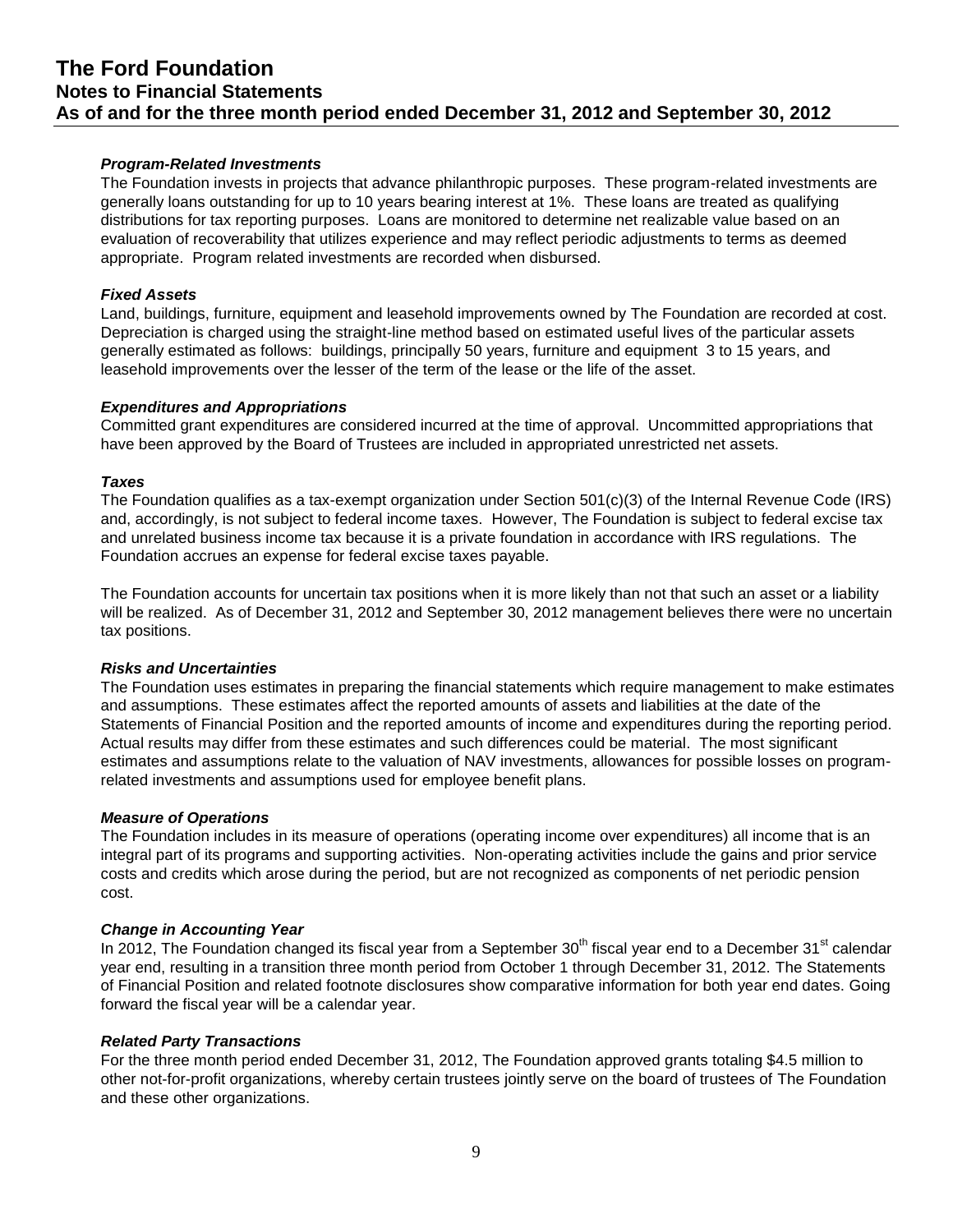## **2. Investments**

Investments held consisted of the following as of:

|                                           |          |                   |    | <b>Three Month period Ended</b> |                           | <b>Year Ended</b> |    |              |  |
|-------------------------------------------|----------|-------------------|----|---------------------------------|---------------------------|-------------------|----|--------------|--|
|                                           |          | December 31, 2012 |    |                                 | <b>September 30, 2012</b> |                   |    |              |  |
| (in thousands)                            |          | <b>Fair Value</b> |    | Cost                            | <b>Fair Value</b>         |                   |    | Cost         |  |
| Short term                                | \$       | 260,698           | \$ | 260,491                         | \$                        | 478,115           | \$ | 478,179      |  |
| Equities                                  |          | 860,959           |    | 564,061                         |                           | 995,287           |    | 690,539      |  |
| Fixed income                              |          |                   |    |                                 |                           |                   |    |              |  |
| US government debt                        |          | 310,140           |    | 307,631                         |                           | 458,179           |    | 453,085      |  |
| Asset backed                              |          | 685,404           |    | 663,676                         |                           | 764,499           |    | 743,833      |  |
| Commingled funds                          |          |                   |    |                                 |                           |                   |    |              |  |
| Equity related                            |          | 1,150,796         |    | 1,050,750                       |                           | 1,305,224         |    | 1,229,374    |  |
| Natural Resources related                 |          | 485,517           |    | 505,403                         |                           | 507,257           |    | 504,793      |  |
| Limited marketability funds               |          |                   |    |                                 |                           |                   |    |              |  |
| Credit                                    |          | 203,931           |    | 188,788                         |                           | 261,399           |    | 256,392      |  |
| Global equity                             |          | 3,795,267         |    | 3,175,888                       |                           | 3,245,047         |    | 2,716,198    |  |
| <b>Natural Resources</b>                  |          | 458,514           |    | 443,706                         |                           | 419,995           |    | 415,508      |  |
| Real assets                               |          | 134,849           |    | 117,048                         |                           | 103,786           |    | 99,238       |  |
| Private equity                            |          | 1,027,881         |    | 1,157,050                       |                           | 1,046,002         |    | 1,162,703    |  |
| Venture capital                           |          | 1,057,378         |    | 1,543,365                       |                           | 1,041,301         |    | 1,525,781    |  |
| Investments, at fair value                |          | 10,431,334        |    | 9,977,857                       |                           | 10,626,091        |    | 10,275,623   |  |
| Subscription paid in advance to           |          |                   |    |                                 |                           |                   |    |              |  |
| limited marketability funds               |          | 125,000           |    | 125,000                         |                           | 100,000           |    | 100,000      |  |
| Accrued interest and dividends receivable |          | 6,392             |    | 6,392                           |                           | 9,026             |    | 9,026        |  |
| Investment related                        |          |                   |    |                                 |                           |                   |    |              |  |
| Receivables                               |          | 297,624           |    | 297,693                         |                           | 15,237            |    | 15,237       |  |
| Payables                                  | (4, 877) |                   |    | (4, 915)                        |                           | (14, 970)         |    | (14, 970)    |  |
| <b>Total investments</b>                  | \$       | 10,855,473        | \$ | 10,402,027                      | \$                        | 10,735,384        |    | \$10,384,916 |  |

As of December 31, 2012, Short Term Investments consisted of cash held by custodian of \$66.1 million, restricted cash of \$3.5 million, agency notes of \$55.4 million, US Treasury Bills of \$73.0 million, and US Treasury notes of \$62.6 million.

As of September 30, 2012, Short Term Investments consisted of cash and cash equivalents of \$18.6 million, restricted cash of \$3.7 million, agency notes of \$120 million, US Treasury Bills of \$113 million, and US Treasury notes of \$222.8 million.

As of December 31, 2012, Pending Securities include sales of \$205.7 million and redemptions receivable from limited marketability funds of \$91.9 million.

As of September 30, 2012, Pending Securities include sales of \$15.2 million.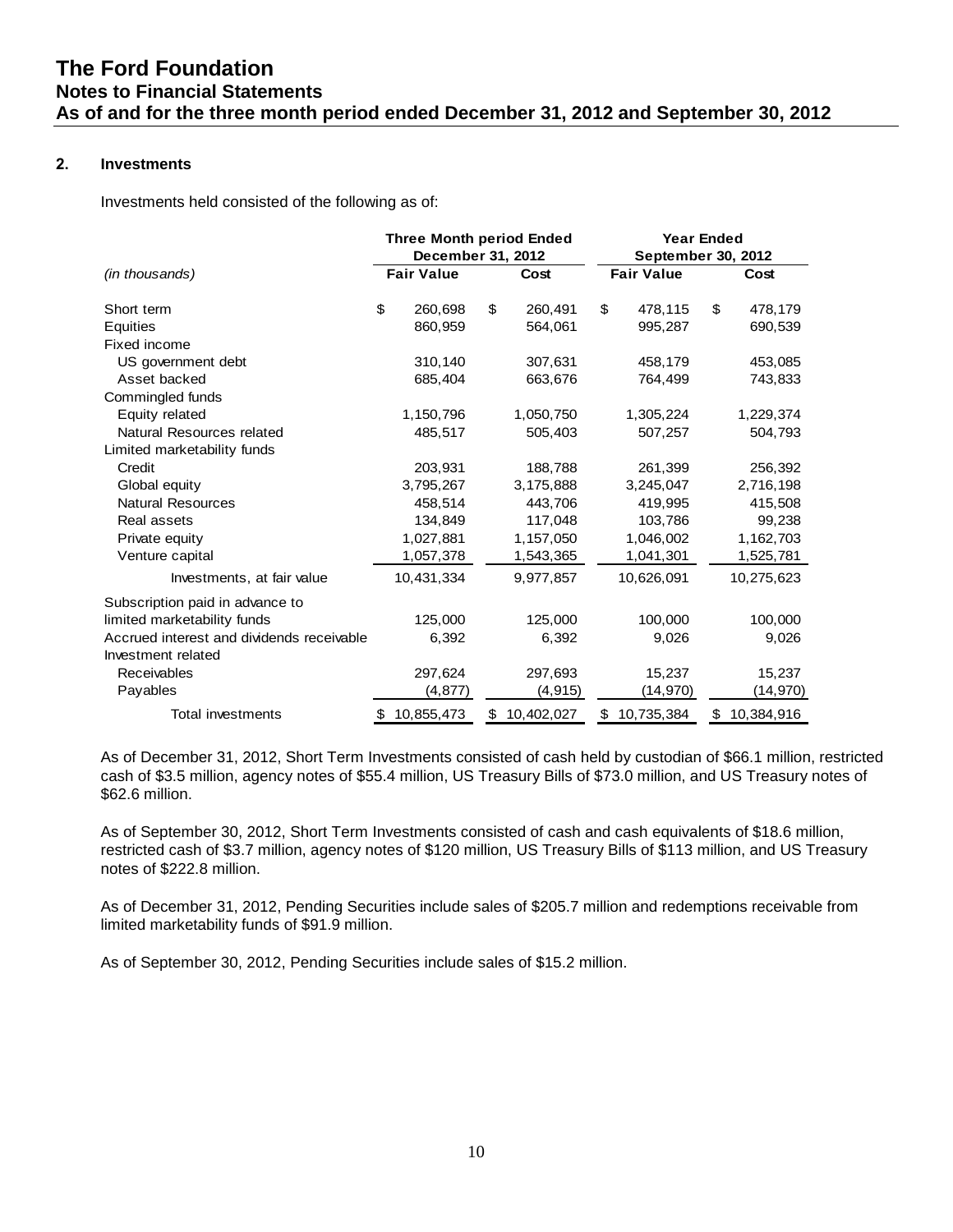The classification of investments by level within the valuation hierarchy as of December 31, 2012 is as follows:

| (in thousands)                  |    | Quoted<br><b>Prices</b><br>(Level 1) |    | Significant<br><b>Observable</b><br><b>Inputs</b><br>(Level 2) |    | Significant<br>Unobservable<br>Inputs<br>(Level 3) | Total            |
|---------------------------------|----|--------------------------------------|----|----------------------------------------------------------------|----|----------------------------------------------------|------------------|
|                                 |    |                                      |    |                                                                |    |                                                    |                  |
| Short term                      | \$ | 66,142                               | \$ | 194,556                                                        | \$ |                                                    | \$<br>260,698    |
| Equities                        |    | 860,824                              |    | 8                                                              |    | 127                                                | 860,959          |
| Fixed income                    |    |                                      |    |                                                                |    |                                                    |                  |
| US government debt              |    |                                      |    | 310,140                                                        |    |                                                    | 310,140          |
| Asset backed                    |    |                                      |    | 685.404                                                        |    |                                                    | 685,404          |
| Commingled funds                |    |                                      |    |                                                                |    |                                                    |                  |
| Equity related                  |    |                                      |    | 1,150,796                                                      |    |                                                    | 1,150,796        |
| Natural Resources related       |    |                                      |    | 485,517                                                        |    |                                                    | 485,517          |
| Limited marketability funds     |    |                                      |    |                                                                |    |                                                    |                  |
| Credit                          |    |                                      |    | 180,626                                                        |    | 23,305                                             | 203,931          |
| Global equity                   |    |                                      |    | 2,382,385                                                      |    | 1,412,882                                          | 3,795,267        |
| <b>Natural Resources</b>        |    |                                      |    |                                                                |    | 458,514                                            | 458,514          |
| Real assets                     |    |                                      |    |                                                                |    | 134,849                                            | 134,849          |
| Private equity                  |    |                                      |    |                                                                |    | 1,027,881                                          | 1,027,881        |
| Venture capital                 |    |                                      |    |                                                                |    | 1,057,378                                          | 1,057,378        |
| Investments, at fair value      | \$ | 926,966                              | \$ | 5,389,432                                                      | \$ | 4,114,936                                          | 10,431,334       |
| Subscription paid in advance to |    |                                      |    |                                                                |    |                                                    |                  |
| limited marketability funds     |    |                                      |    |                                                                |    |                                                    | 125,000          |
| Accrued income, net payables    |    |                                      |    |                                                                |    |                                                    |                  |
| and receivables                 |    |                                      |    |                                                                |    |                                                    | 299,139          |
| <b>Total investments</b>        |    |                                      |    |                                                                |    |                                                    | \$<br>10,855,473 |

The classification of investments by level within the valuation hierarchy as of September 30, 2012 was as follows:

| (in thousands)                  | Quoted<br><b>Prices</b><br>(Level 1) | Significant<br>Observable<br>Inputs<br>(Level 2) | <b>Significant</b><br>Unobservable<br>Inputs<br>(Level 3) | Total            |
|---------------------------------|--------------------------------------|--------------------------------------------------|-----------------------------------------------------------|------------------|
|                                 |                                      |                                                  |                                                           |                  |
| Short term                      | \$<br>18,617                         | \$<br>459,498                                    | \$                                                        | \$<br>478,115    |
| Equities                        | 994,611                              | 6                                                | 670                                                       | 995,287          |
| Fixed income                    |                                      |                                                  |                                                           |                  |
| US government debt              |                                      | 458,179                                          |                                                           | 458,179          |
| Asset backed                    |                                      | 761,346                                          | 3,153                                                     | 764,499          |
| Commingled funds                |                                      |                                                  |                                                           |                  |
| Equity related                  |                                      | 1,305,224                                        |                                                           | 1,305,224        |
| Natural Resources related       |                                      | 507,257                                          |                                                           | 507,257          |
| Limited marketability funds     |                                      |                                                  |                                                           |                  |
| Credit                          |                                      | 215,146                                          | 46,253                                                    | 261,399          |
| Global equity                   |                                      | 2,089,268                                        | 1,155,779                                                 | 3,245,047        |
| Natural Resources               |                                      |                                                  | 419,995                                                   | 419,995          |
| Real assets                     |                                      |                                                  | 103,786                                                   | 103,786          |
| Private equity                  |                                      |                                                  | 1,046,002                                                 | 1,046,002        |
| Venture capital                 |                                      |                                                  | 1,041,301                                                 | 1,041,301        |
| Investments, at fair value      | \$<br>1,013,228                      | \$<br>5,795,924                                  | \$<br>3,816,939                                           | 10,626,091       |
| Subscription paid in advance to |                                      |                                                  |                                                           |                  |
| limited marketability funds     |                                      |                                                  |                                                           | 100,000          |
| Accrued income, net payables    |                                      |                                                  |                                                           |                  |
| and receivables                 |                                      |                                                  |                                                           | 9,293            |
| <b>Total investments</b>        |                                      |                                                  |                                                           | \$<br>10,735,384 |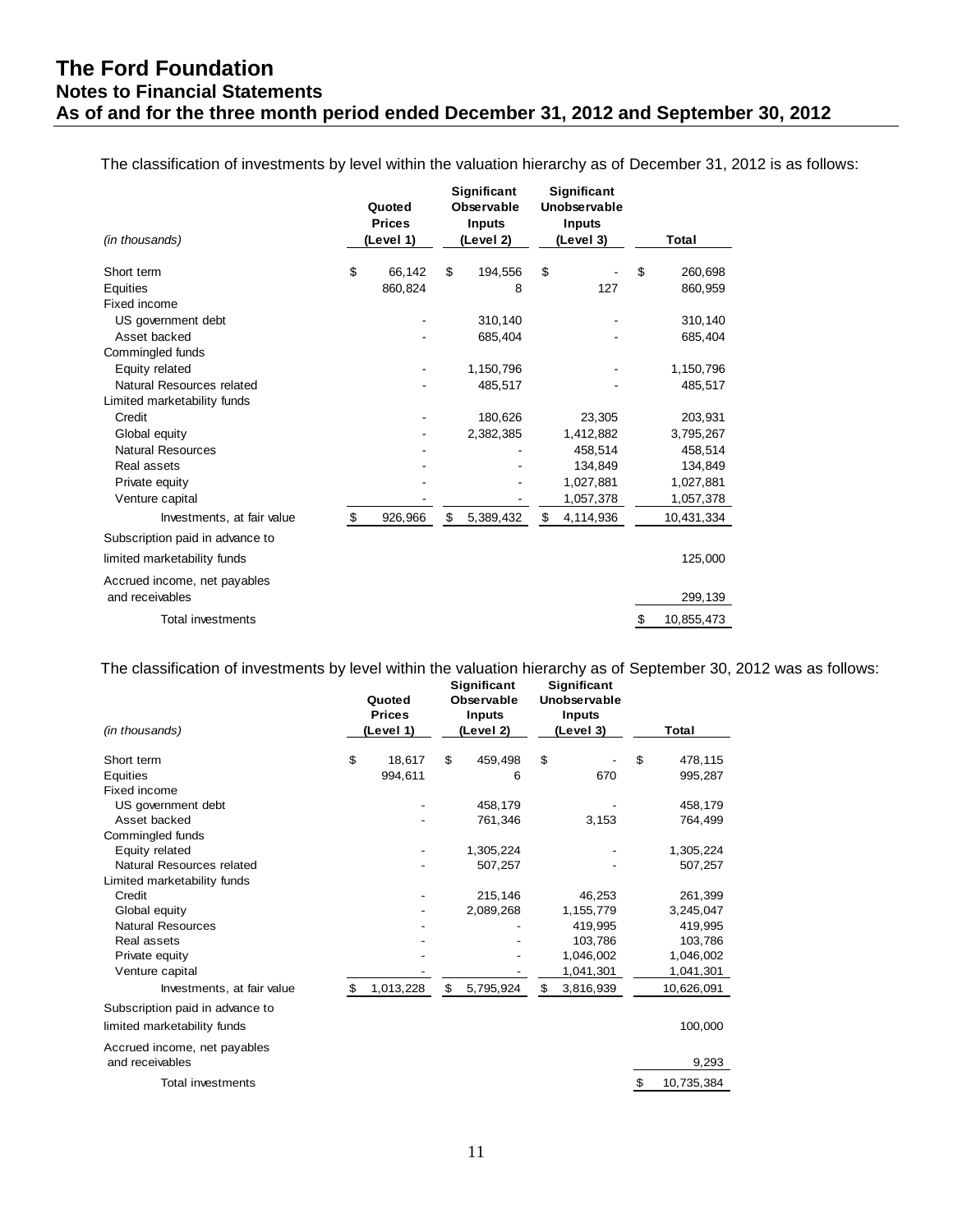The following table summarizes Level 3 activity as of December 31, 2012 and September 30, 2012.

| (in thousands)       | <b>Balances at</b><br>October 1.<br>2012 |           | <b>Purchases</b><br>and Other<br><b>Acquisitions</b> |         | <b>Net Transfers</b><br>in/(out) of<br>Level 3 |           | Sales and<br>Other<br><b>Dispositions</b> |            | Net Realized<br>Appreciation |        | <b>Net</b><br>Unrealized<br>Appreciation |           | <b>Balances at</b><br>December 31.<br>2012 |           |
|----------------------|------------------------------------------|-----------|------------------------------------------------------|---------|------------------------------------------------|-----------|-------------------------------------------|------------|------------------------------|--------|------------------------------------------|-----------|--------------------------------------------|-----------|
| Equities             | ¢<br>J                                   | 670       | \$                                                   | $\sim$  |                                                |           | \$                                        | (560)      | S                            | 519    | \$                                       | (502)     | S                                          | 127       |
| Asset Backed         |                                          | 3,153     |                                                      |         |                                                | (3, 147)  |                                           | (126)      |                              | 42     |                                          | 78        |                                            |           |
| Credit               |                                          | 46.253    |                                                      | 36.972  |                                                |           |                                           | (56, 106)  |                              |        |                                          | (3,814)   |                                            | 23,305    |
| <b>Global Equity</b> |                                          | 1.155.779 |                                                      | 314.609 |                                                | (93, 387) |                                           | (16,124)   |                              |        |                                          | 52.005    |                                            | 1,412,882 |
| Natural Resources    |                                          | 419.995   |                                                      | 29.184  |                                                |           |                                           | (986)      |                              |        |                                          | 10.321    |                                            | 458.514   |
| <b>Real Assets</b>   |                                          | 103.786   |                                                      | 20.149  |                                                |           |                                           | (2,338)    |                              |        |                                          | 13.252    |                                            | 134.849   |
| Private equity       |                                          | 1.046.002 |                                                      | 46.118  |                                                |           |                                           | (98, 431)  |                              | 54,394 |                                          | (20, 202) |                                            | 1,027,881 |
| Venture capital      |                                          | 1,041,301 |                                                      | 28,365  |                                                |           |                                           | (15,902)   |                              | 5,121  |                                          | (1,507)   |                                            | 1,057,378 |
|                      |                                          | 3,816,939 |                                                      | 475,397 |                                                | (96, 534) |                                           | (190, 573) |                              | 60,076 |                                          | 49,631    |                                            | 4,114,936 |

Fair Value Measurements Using Level 3 Inputs:

| (in thousands)     |   | <b>Balances at</b><br>October 1.<br>2011 | <b>Purchases</b><br>and Other<br><b>Acquisitions</b> | <b>Net Transfers</b><br>in/(out) of<br>Level 3 | Sales and<br>Other<br><b>Dispositions</b> |    | Net Realized<br>Appreciation | <b>Net</b><br><b>Unrealized</b><br>Appreciation | <b>Balances at</b><br>September 30.<br>2012 |
|--------------------|---|------------------------------------------|------------------------------------------------------|------------------------------------------------|-------------------------------------------|----|------------------------------|-------------------------------------------------|---------------------------------------------|
| Equities           | ъ | 9,453                                    | \$<br>63                                             | \$<br>(1,096)                                  | \$<br>(10, 287)                           | S  | 8,578                        | \$<br>(6,041)                                   | \$<br>670                                   |
| Asset Backed       |   |                                          |                                                      | 2.768                                          | (457)                                     |    | 72                           | 770                                             | 3.153                                       |
| Credit             |   | 55.527                                   |                                                      |                                                | (9,705)                                   |    |                              | 431                                             | 46.253                                      |
| Global Equity      |   | 855.868                                  | 396.460                                              | (164, 202)                                     | (49, 919)                                 |    | 572                          | 117.000                                         | 1,155,779                                   |
| Natural Resources  |   | 259,990                                  | 348.155                                              |                                                | (190.867)                                 |    | 5.010                        | (2,293)                                         | 419.995                                     |
| <b>Real Assets</b> |   | 37.557                                   | 87.515                                               | 18                                             | (22, 756)                                 |    | 17                           | 1.435                                           | 103.786                                     |
| Private equity     |   | 1.043.949                                | 92.505                                               |                                                | (168.780)                                 |    | 58.721                       | 19.607                                          | 1,046,002                                   |
| Venture capital    |   | 937,855                                  | 129,088                                              |                                                | (89, 891)                                 |    | 47,519                       | 16,730                                          | 1,041,301                                   |
|                    |   | 3,200,199                                | 1.053.786                                            | \$<br>(162, 512)                               | \$<br>(542, 662)                          | \$ | 120,489                      | 147.639                                         | 3,816,939                                   |

All net realized and unrealized appreciation (depreciation) in the table above is reflected in the accompanying financial statements. For the three month period ended December 31, 2012 and year ended September 30, 2012 the change in unrealized appreciation associated with investments that remain held by The Foundation as of December 31, 2012 and September 30, 2012 was \$77 million and \$138 million, respectively.

The Foundation's policy is to recognize transfers between Levels 1, 2, or 3 as if they occurred as of the beginning of the reporting period.

For the three month period ended December 31, 2012 there were transfers of Global Equity investments from Level 3 to Level 2 of the fair value hierarchy of approximately \$156.9 million, and \$63.6 million from Level 2 to Level 3 due to changes in liquidity. There were no other significant transfers between Levels 1, 2 and 3.

For the year ended September 30, 2012 there were transfers of Global Equity investments from Level 3 to Level 2 of the fair value hierarchy for \$164.2 million due to changes in liquidity. There were no other significant transfers between Levels 1, 2 and 3.

Based on the information made available to The Foundation, there are no concentrations in any underlying individual security or issuer in amounts greater than 5% of the Foundation's unrestricted net assets as of December 31, 2012 and September 30, 2012.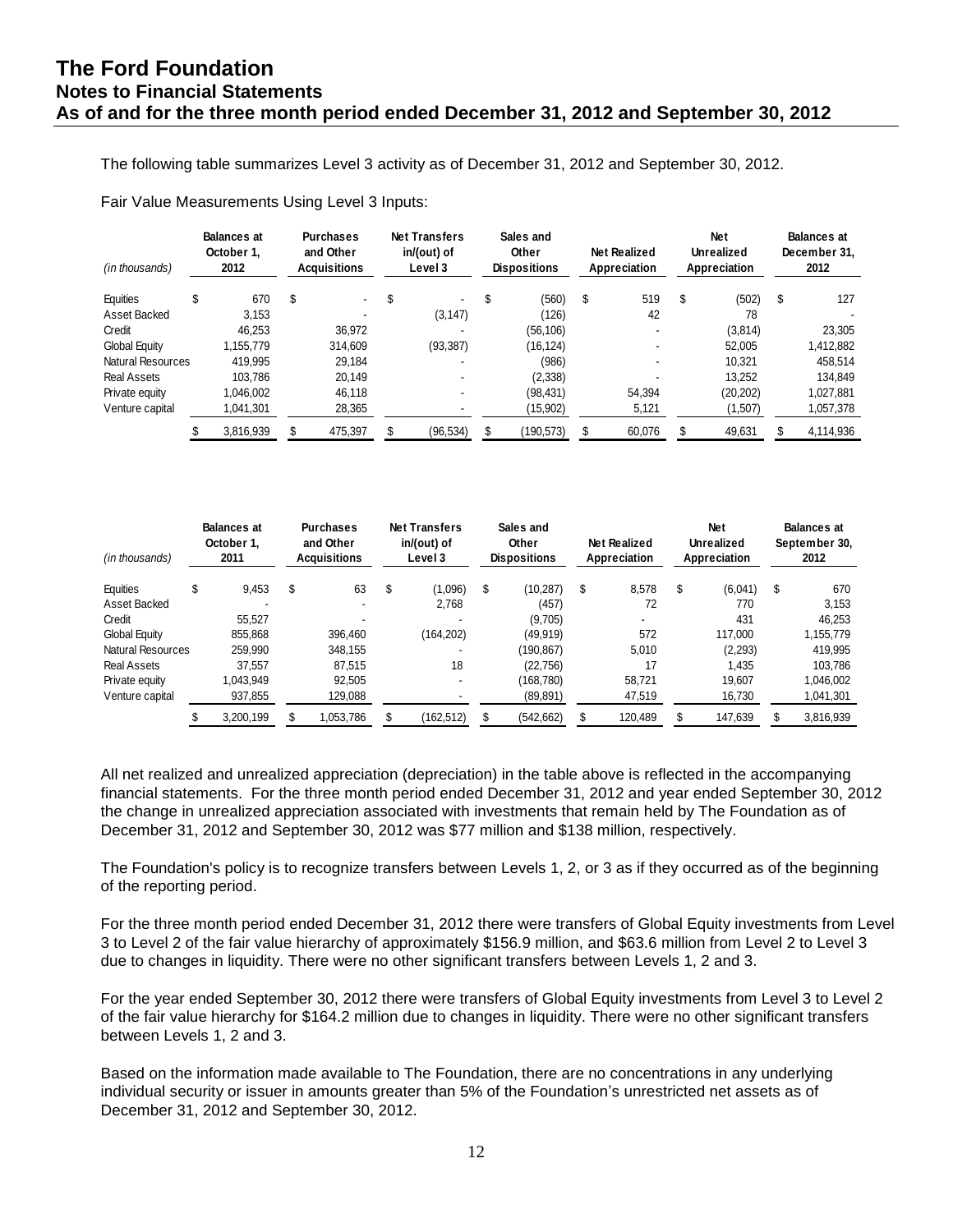As of December 31, 2012 and September 30, 2012, The Foundation has investments which have been valued using the NAV as a practical expedient with total market values of \$8.3 billion and \$7.9 billion, respectively.

The following table lists investments in investment funds (or similar entities) as of December 31, 2012 that have been valued using the NAV as a practical expedient, classified by major investment category:

| Category<br>of Investment <sup>1</sup>                  | Investment<br>Strategy and<br>Structure <sup>1</sup>                                                                                     |          | Number of<br>Investments <sup>2</sup><br>Fair Value <sup>3</sup><br>(in thousands)<br><b>Unfunded</b><br><b>Commitments</b><br>(in thousands)                                                                                                                 | Remaining<br>Life <sup>1</sup> | <b>Redemption</b><br>Terms <sup>1</sup>                                                                                                      | Redemption<br><b>Restrictions</b><br>and Terms <sup>1</sup>                                                                                                                                                 |                                                     | Redemption<br><b>Restrictions</b><br>and Terms in<br>Place at<br>Period End <sup>1</sup>                           |                         |  |
|---------------------------------------------------------|------------------------------------------------------------------------------------------------------------------------------------------|----------|---------------------------------------------------------------------------------------------------------------------------------------------------------------------------------------------------------------------------------------------------------------|--------------------------------|----------------------------------------------------------------------------------------------------------------------------------------------|-------------------------------------------------------------------------------------------------------------------------------------------------------------------------------------------------------------|-----------------------------------------------------|--------------------------------------------------------------------------------------------------------------------|-------------------------|--|
| (Private Equity<br>and Venture<br>Capital) <sup>4</sup> | Investments in<br>the equity and<br>credit of primarily<br>private companies<br>through private<br>partnerships and<br>holding companies | \$<br>\$ | Redemption not<br>195<br>permitted during<br>the life of the<br>2,085,259<br>Generally up to<br>fund.<br>15 years but<br>Distributions may<br>dependent upon be made at the<br>695,530<br>investment<br>discretion of the<br>circumstances. general partners. |                                | Not applicable - no<br>redemption ability.                                                                                                   |                                                                                                                                                                                                             | Not applicable -<br>no redemption<br>ability.       |                                                                                                                    |                         |  |
|                                                         | Investments in<br>hedge funds,<br>global equity,<br>credit, real assets,<br>natural resources.                                           | \$       | 81<br>4,592,561                                                                                                                                                                                                                                               |                                | Ranges between<br>monthly<br>redemption with<br>5 days notice, to<br>rolling 3-years<br>redemption with<br>180 days notice.<br>Certain funds | Initial Lockups:<br>1 year or less:<br>1-2 years:<br>Over 2 years:<br>No redemption rights:<br>Redemption Frequency:<br>Monthly:<br>Quarterly:<br>1 Year or less:<br>Over 1 Year:                           | 46%<br>24%<br>15%<br>15%<br>12%<br>30%<br>38%<br>6% | Current Redemption Ability:<br>6 months or less:<br>6 months to 1 year:<br>Over 1 years:<br>No redemption rights:  | 65%<br>12%<br>8%<br>15% |  |
| (Alternative<br>Investment<br>Funds) <sup>5</sup>       | and other<br>investments through<br>private partnerships<br>and holding companies                                                        | \$       | 1,090,112                                                                                                                                                                                                                                                     | Open Ended                     | have no<br>redemption rights<br>until dissolution<br>of the funds.                                                                           | No redemption rights:<br>Redemption gates: Up to 25%<br>Early Redemption Fees: up to 5%                                                                                                                     | 14%                                                 | Total side pockets or restricted<br>assets across the funds<br>are less than 5% of the total<br>investment amount. |                         |  |
| Commingled<br>Funds <sup>6</sup>                        | Investment in<br>equity,<br>natural resources.<br>and other<br>investments through<br>commingled fund<br>structures                      | \$<br>\$ | 41<br>1,636,313                                                                                                                                                                                                                                               | Open Ended                     | Daily to monthly<br>redemption with<br>1 to 30 days<br>notice period                                                                         | Subject to the ability to<br>withdraw capital from the<br>underlying funds. This is<br>dependent upon the liquidity<br>of the underlying assets and<br>is subject to the discretion of<br>the Fund Manager. |                                                     | Subject to the<br>ability to withdraw<br>capital from the<br>underlying funds.                                     |                         |  |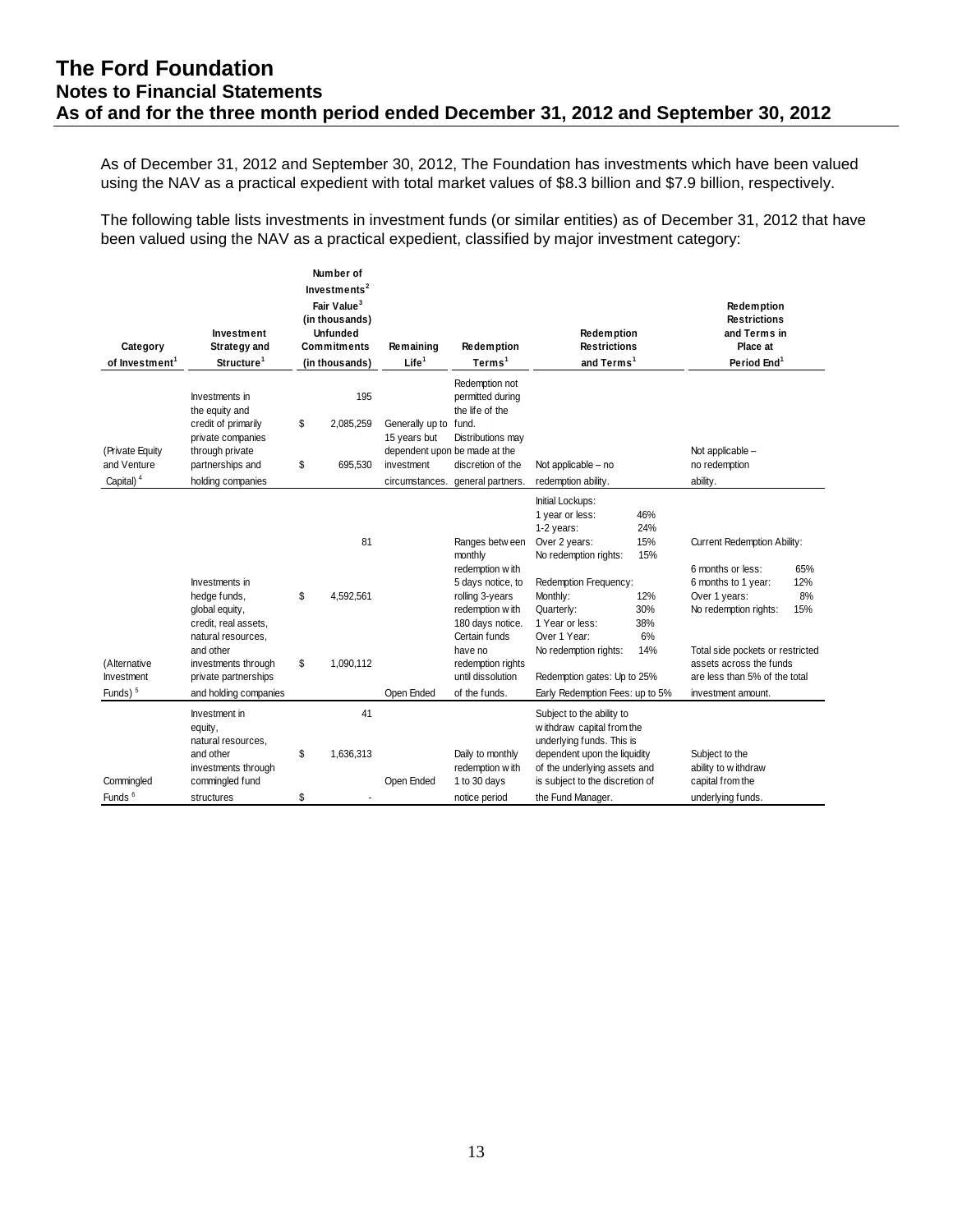The following table lists investments in investment funds (or similar entities) as of September 30, 2012 that have been valued using the NAV as a practical expedient, classified by major investment category:

| Category<br>of Investment <sup>1</sup>                   | (in thousands)<br><b>Unfunded</b><br>Investment<br>Commitments<br>Strategy and<br>Structure <sup>1</sup><br>(in thousands)                                                          |                                         | Remaining<br>Life <sup>1</sup>             | Redemption<br>Terms <sup>1</sup>              | <b>Redemption</b><br><b>Restrictions</b><br>and Terms <sup>1</sup>                                                                                                                                                 |                                                                                                                                                                                                                                                                              | <b>Restrictions</b><br>and Terms in<br>Place at<br>Period End <sup>1</sup> |                                                                                                                                                                                                                                                |                         |
|----------------------------------------------------------|-------------------------------------------------------------------------------------------------------------------------------------------------------------------------------------|-----------------------------------------|--------------------------------------------|-----------------------------------------------|--------------------------------------------------------------------------------------------------------------------------------------------------------------------------------------------------------------------|------------------------------------------------------------------------------------------------------------------------------------------------------------------------------------------------------------------------------------------------------------------------------|----------------------------------------------------------------------------|------------------------------------------------------------------------------------------------------------------------------------------------------------------------------------------------------------------------------------------------|-------------------------|
| (Private Equity<br>and Venture                           | Investments in<br>the equity and<br>credit of primarily<br>private companies<br>through private<br>partnerships and                                                                 | 195<br>\$<br>2,087,303<br>\$<br>719,339 |                                            | Generally up to<br>15 years but<br>investment | Redemption not<br>permitted during<br>the life of the<br>fund.<br>Distributions may<br>dependent upon be made at the<br>discretion of the                                                                          | Not applicable - no                                                                                                                                                                                                                                                          |                                                                            | Not applicable -<br>no redemption                                                                                                                                                                                                              |                         |
| Capital) <sup>4</sup>                                    | holding companies                                                                                                                                                                   |                                         |                                            |                                               | circumstances. general partners.                                                                                                                                                                                   | redemption ability.                                                                                                                                                                                                                                                          |                                                                            | ability.                                                                                                                                                                                                                                       |                         |
| (Alternative<br><b>Investment</b><br>Funds) <sup>5</sup> | Investments in<br>hedge funds,<br>global equity,<br>credit, real assets,<br>natural resources,<br>and other<br>investments through<br>private partnerships<br>and holding companies | \$<br>\$                                | 69<br>4,030,226<br>1,078,866<br>Open Ended |                                               | Ranges between<br>monthly<br>redemption with<br>5 days notice, to<br>rolling 3-years<br>redemption with<br>180 days notice.<br>Certain funds<br>have no<br>redemption rights<br>until dissolution<br>of the funds. | Initial Lockups:<br>1 year or less:<br>1-2 years:<br>Over 2 years:<br>No redemption rights:<br>Redemption Frequency:<br>Monthly:<br>Quarterly:<br>1 Year or less:<br>Over 1 Year:<br>No redemption rights:<br>Redemption gates: Up to 25%<br>Early Redemption Fees: up to 5% | 47%<br>25%<br>13%<br>15%<br>10%<br>34%<br>35%<br>6%<br>15%                 | <b>Current Redemption Ability:</b><br>6 months or less:<br>6 months to 1 year:<br>Over 1 years:<br>No redemption rights:<br>Total side pockets or restricted<br>assets across the funds<br>are less than 5% of the total<br>investment amount. | 67%<br>10%<br>8%<br>15% |
| Commingled<br>Funds <sup>6</sup>                         | Investment in<br>equity,<br>natural resources.<br>and other<br>investments through<br>commingled fund<br>structures                                                                 | \$<br>\$                                | 46<br>1,812,481                            | Open Ended                                    | Daily to monthly<br>redemption with<br>1 to 30 days<br>notice period                                                                                                                                               | Subject to the ability to<br>withdraw capital from the<br>underlying funds. This is<br>dependent upon the liquidity<br>of the underlying assets and<br>is subject to the discretion of<br>the Fund Manager.                                                                  |                                                                            | Subject to the<br>ability to withdraw<br>capital from the<br>underlying funds.                                                                                                                                                                 |                         |

- (1) Information reflects a range of various terms from multiple investments.
- (2) The approximate number of outstanding investments including investments with unfunded commitments but no current balance as of December 31, 2012 and September 30, 2012.
- (3) The total fair value of these investments valued using the NAV as a practical expedient.
- (4) Generally refers to investments in private partnerships or investment funds focusing on equity or credit investments in private companies. The partnerships or funds generally have no redemption rights; the general partners of the respective funds issue capital calls and distributions. These funds generally provide the NAV or capital balances and changes quarterly or less frequently. Performance fees are generally collected by the general partner or investment manager only upon a distribution of profits to investors.
- (5) Generally refers to investments in private partnerships or investment funds focusing on a broad range of investment activities including Credit, Global Equity, Natural Resource, and Real Asset investments. These funds generally have periodic limited redemption rights, asset and performance based fee structures. They provide the NAV or capital balances and changes monthly or less frequently.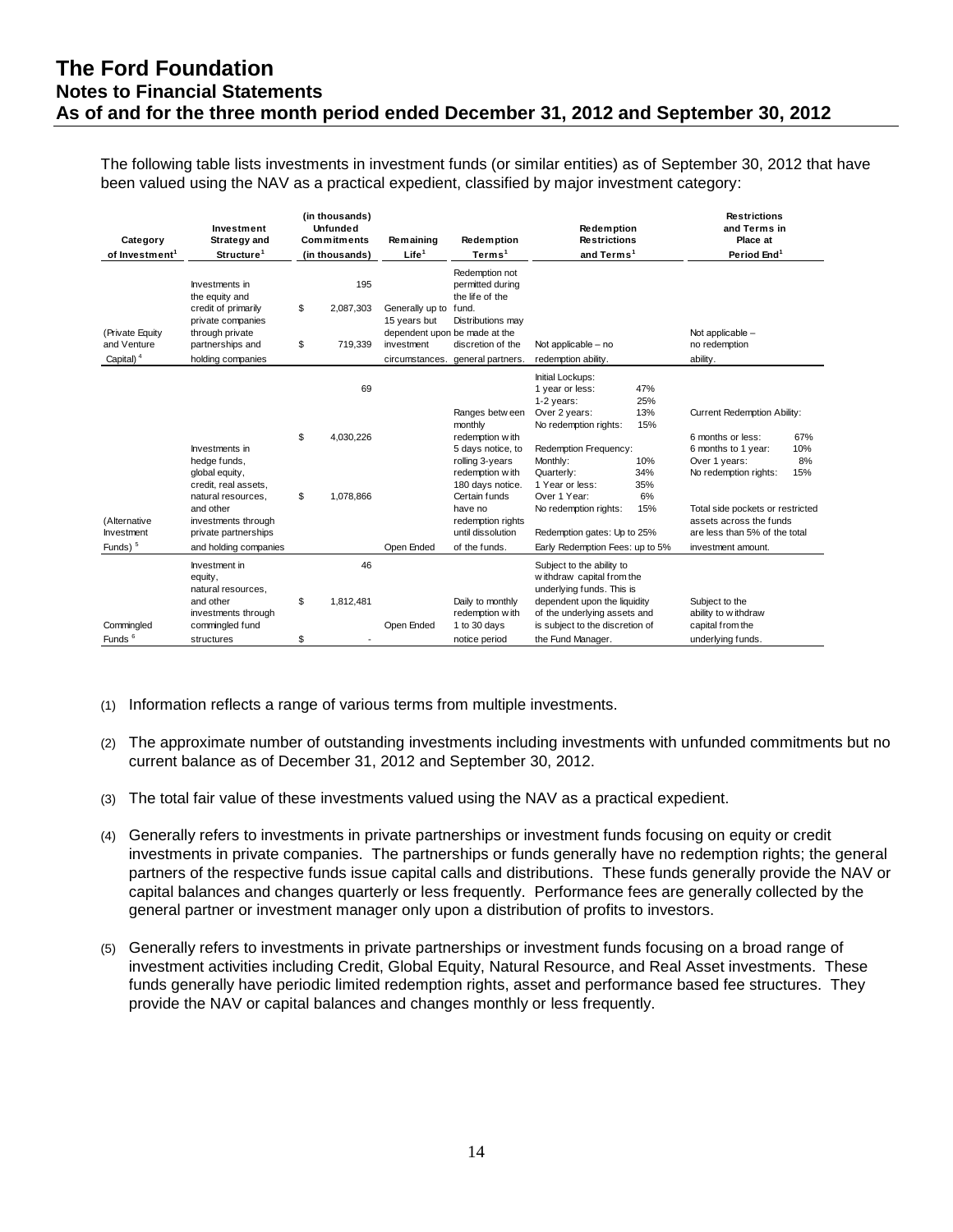(6) Generally refers to investments in private partnerships or investment funds focusing on a broad range of investment activities including equity and natural resources related investments. These funds generally have short-term redemption and investment ability. They provide the NAV or capital balances and changes monthly or more frequently. Commingled funds generally do not have performance based fee structures.

#### **Derivative Instruments**

As of December 31, 2012 and September 30, 2012, The Foundation had foreign currency contracts with notional amounts totaling \$78.0 million and \$0.9 million, respectively. Such contracts involve, to varying degrees, risks of loss from the possible inability of counterparties to meet the terms of their contracts. Changes in the value of forward currency contracts are recognized as unrealized appreciation (depreciation) until such contracts are closed.

As of December 31, 2012 and September 30, 2012, The Foundation had futures contracts on fixed income securities with notional amounts totaling \$85.6 million and \$9.1 million, respectively. Changes in the value of futures contracts are recognized as unrealized appreciation (depreciation) until such contracts are closed.

As of December 31, 2012 and September 30, 2012, The Foundation had interest rate swaps in which The Foundation was paying a fixed interest rate with notional amounts totaling \$93.6 million and \$0 million, respectively. As of December 31, 2012 the maximum fixed rate payments to be made under these interest rate swaps was \$0.7 million.

As of December 31, 2012 and September 30, 2012, The Foundation is the seller (providing protection) of credit default swaps on a total notional amount of \$8.3 million and \$8.5 million, respectively. The notional amounts of the swaps are not recorded in the financial statements. However, the notional amount does approximate the maximum potential amount of future payments that The Foundation could be required to make (receive) if The Foundation were the seller (buyer) of protection and a credit event were to occur. As of December 31, 2012 and September 30, 2012, The Foundation has posted cash collateral to swap counterparties in the amount of \$3.5 million and \$3.7 million, respectively.

The following table lists fair value of derivatives by contract type as included within investments in the Statements of Financial Position as of December 31, 2012.

|                                      | Notional/<br>Contractual | <b>Gross</b><br><b>Derivative</b> | Gross<br><b>Derivative</b> |             |  |
|--------------------------------------|--------------------------|-----------------------------------|----------------------------|-------------|--|
| (in thousands)                       | Amount                   | <b>Assets</b>                     |                            | Liabilities |  |
| Derivative type                      |                          |                                   |                            |             |  |
| Interest rate contracts              | \$<br>93,600             | \$                                | \$                         | 23          |  |
| Fixed income futures contracts       | 85.550                   |                                   |                            |             |  |
| Rights and warrants                  | 20                       |                                   |                            |             |  |
| Foreign currency contracts           | 77,983                   | 54                                |                            | 16          |  |
| Credit default swaps                 | 8.300                    | 749                               |                            |             |  |
|                                      |                          | 805                               |                            | 39          |  |
| Carrying value of derivatives on the |                          |                                   |                            |             |  |
| statements of financial position     |                          | 805                               | S                          | 39          |  |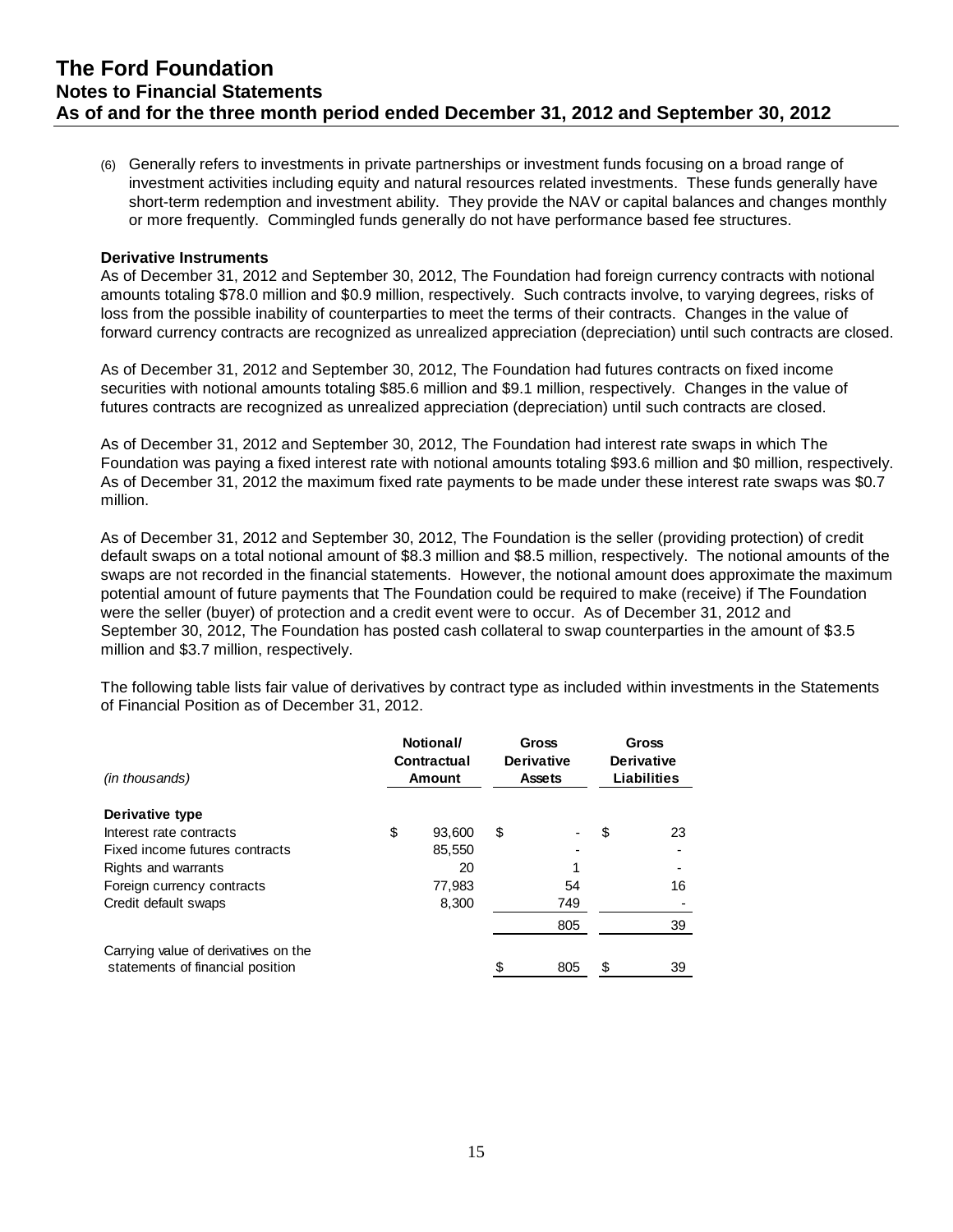The following table lists fair value of derivatives by contract type as included within investments in the Statements of Financial Position as of September 30, 2012.

| (in thousands)                       | Notional/<br>Contractual<br>Amount | <b>Gross</b><br><b>Derivative</b><br><b>Assets</b> | Gross<br><b>Derivative</b><br>Liabilities |       |  |
|--------------------------------------|------------------------------------|----------------------------------------------------|-------------------------------------------|-------|--|
| Derivative type                      |                                    |                                                    |                                           |       |  |
| Fixed income futures contracts       | \$<br>9.098                        | \$                                                 | S                                         | 34    |  |
| Rights and warrants                  | 19                                 | 11                                                 |                                           |       |  |
| Foreign currency contracts           | 931                                |                                                    |                                           |       |  |
| Credit default swaps                 | 8.471                              | 464                                                |                                           | 3,684 |  |
|                                      |                                    | 475                                                |                                           | 3,718 |  |
| Carrying value of derivatives on the |                                    |                                                    |                                           |       |  |
| statements of financial position     |                                    | 475                                                |                                           | 3.718 |  |

The notional amounts reflected in the above tables, are indicative of the volume of derivative transactions for the three month period ended December 31, 2012 and year ended September 30, 2012.

The following table indicates the appreciation (depreciation) on derivatives, by contract type, as included in the Statement of Activities.

|                                | Three Month period ended<br>December 31, |  |  |  |  |  |
|--------------------------------|------------------------------------------|--|--|--|--|--|
| (in thousands)                 | 2012                                     |  |  |  |  |  |
| Derivative type                |                                          |  |  |  |  |  |
| Interest rate contracts        | \$<br>(23)                               |  |  |  |  |  |
| Fixed income futures contracts | 30                                       |  |  |  |  |  |
| Rights and Warrants            | (1)                                      |  |  |  |  |  |
| Foreign currency contracts     | 800                                      |  |  |  |  |  |
| Credit default swaps           | 313                                      |  |  |  |  |  |
|                                | 1.119                                    |  |  |  |  |  |

The above appreciation (depreciation) on derivatives has been recognized as realized or unrealized appreciation (depreciation) on investments on the Statement of Activities.

#### **Credit-Risk Contingent Features**

The Foundation's derivative contracts generally contain provisions whereby if The Foundation were to default on its obligations under the contract, or if The Foundation were to terminate the management agreement of the investment manager who entered into the contract on The Foundation's behalf, or if the assets of The Foundation were to fall below certain levels, the counterparty could require full or partial termination, or replacement of the derivative instruments.

#### **Counterparty Credit Risk**

By using derivative instruments, The Foundation is exposed to the counterparty's credit risk - the risk that derivative counterparties may not perform in accordance with the contractual provisions offset by the value of any collateral received. The Foundation's exposure to credit risk associated with counterparty nonperformance is limited to the unrealized appreciation inherent in such transactions that are recognized in the Statements of Financial Position as well as the value of The Foundation's collateral assets held by the counterparty. The Foundation minimizes counterparty credit risk through rigorous review of potential counterparties, appropriate credit limits and approvals,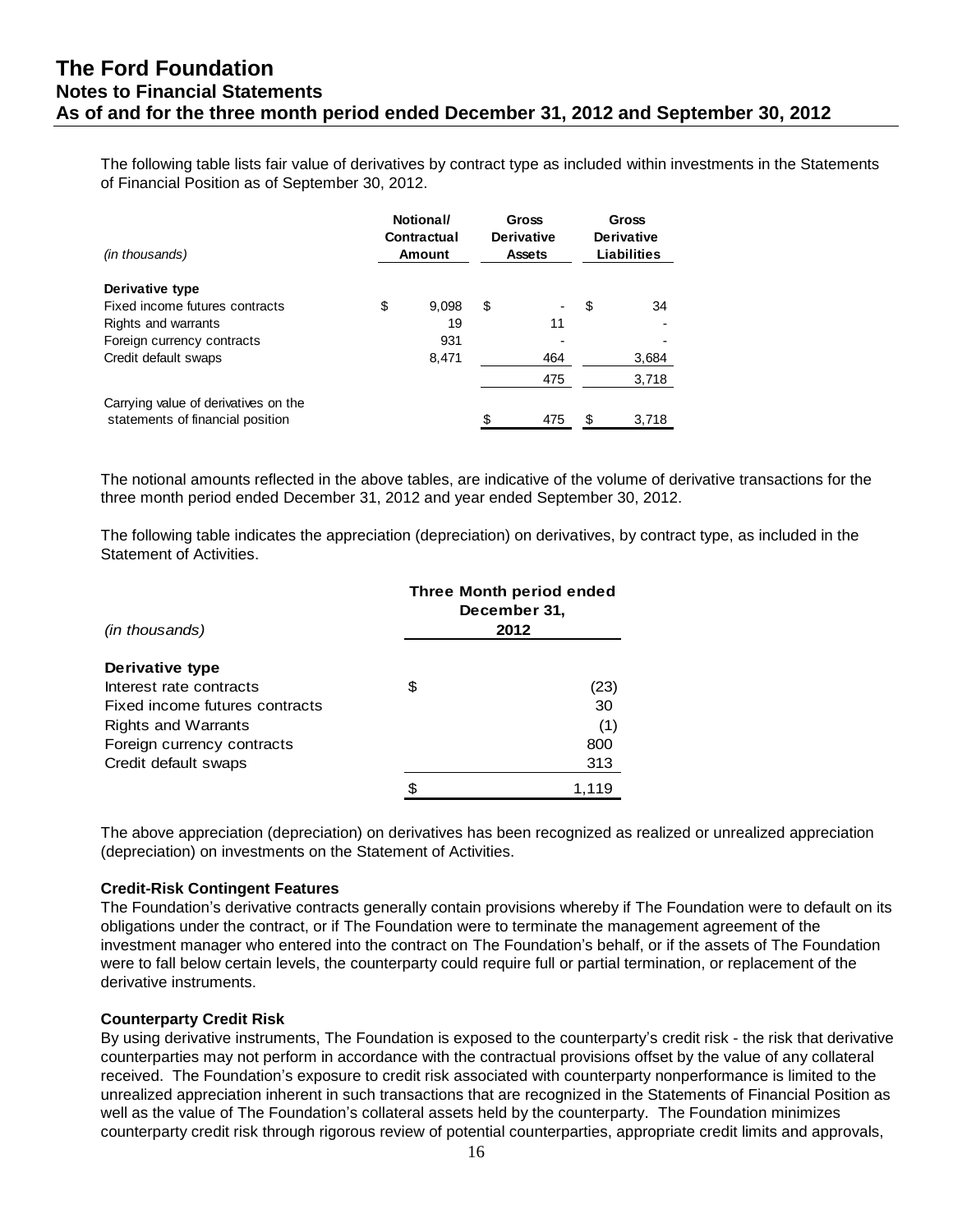credit monitoring procedures, executing master netting arrangements and managing margin and collateral requirements, as appropriate. The Foundation records counterparty credit risk valuation adjustments, if material, on certain derivative assets in order to appropriately reflect the credit quality of the counterparty. These adjustments are also recorded on the market quotes received from counterparties or other market participants since these quotes may not fully reflect the credit risk of the counterparties to the derivative instruments.

#### **Credit Default Swaps**

The credit default swaps for which The Foundation is providing protection as of December 31, 2012 and September 30, 2012 are summarized as follows:

|                                                                                                                                    | <b>Credit Default Index</b><br><b>Asset Backed Securities</b> |    |                                |  |  |  |  |
|------------------------------------------------------------------------------------------------------------------------------------|---------------------------------------------------------------|----|--------------------------------|--|--|--|--|
| (in thousands)                                                                                                                     | As of<br>December 31,<br>2012                                 |    | As of<br>September 30,<br>2012 |  |  |  |  |
| Written credit derivative contracts                                                                                                |                                                               |    |                                |  |  |  |  |
| Fair value of written credit derivatives                                                                                           | \$<br>749                                                     | \$ | (3,684)                        |  |  |  |  |
| Maximum potential amount of future payments                                                                                        |                                                               |    |                                |  |  |  |  |
| (notional amount)                                                                                                                  | 8,300                                                         |    | 8,471                          |  |  |  |  |
| Recourse provisions with third parties to recover any amounts paid<br>under the credit derivatives (including any purchased credit |                                                               |    |                                |  |  |  |  |
| protection)                                                                                                                        |                                                               |    |                                |  |  |  |  |
| Collateral held by the Foundation or other third parties which the                                                                 |                                                               |    |                                |  |  |  |  |
| Foundation can obtain upon occurrence of a triggering event                                                                        |                                                               |    |                                |  |  |  |  |

Periodic payments made or received on the swaps are included in realized appreciation on investments, net in the accompanying Statement of Activities and totaled a \$ 0.3 million gain for the three month period ended December 31, 2012.

## **3. Fixed Assets**

As of December 31 and September 30, 2012 fixed assets are comprised of:

| (in thousands)                                   | As of<br>December 31,<br>2012 | As of<br>September 30,<br>2012 |        |  |
|--------------------------------------------------|-------------------------------|--------------------------------|--------|--|
| Land                                             | \$<br>4.440                   | \$                             | 4.440  |  |
| Buildings, net of accumulated depreciation of    |                               |                                |        |  |
| \$34,660 in December 31, 2012 and \$33,980       |                               |                                |        |  |
| at September 30, 2012                            | 14.753                        |                                | 15.149 |  |
| Furniture, equipment and leasehold improvements, |                               |                                |        |  |
| net of accumulated depreciation of \$77,442 at   |                               |                                |        |  |
| December 31, 2012 and \$76,425 at                |                               |                                |        |  |
| September 30, 2012                               | 15,111                        |                                | 14,972 |  |
|                                                  | \$<br>34.304                  |                                | 34.561 |  |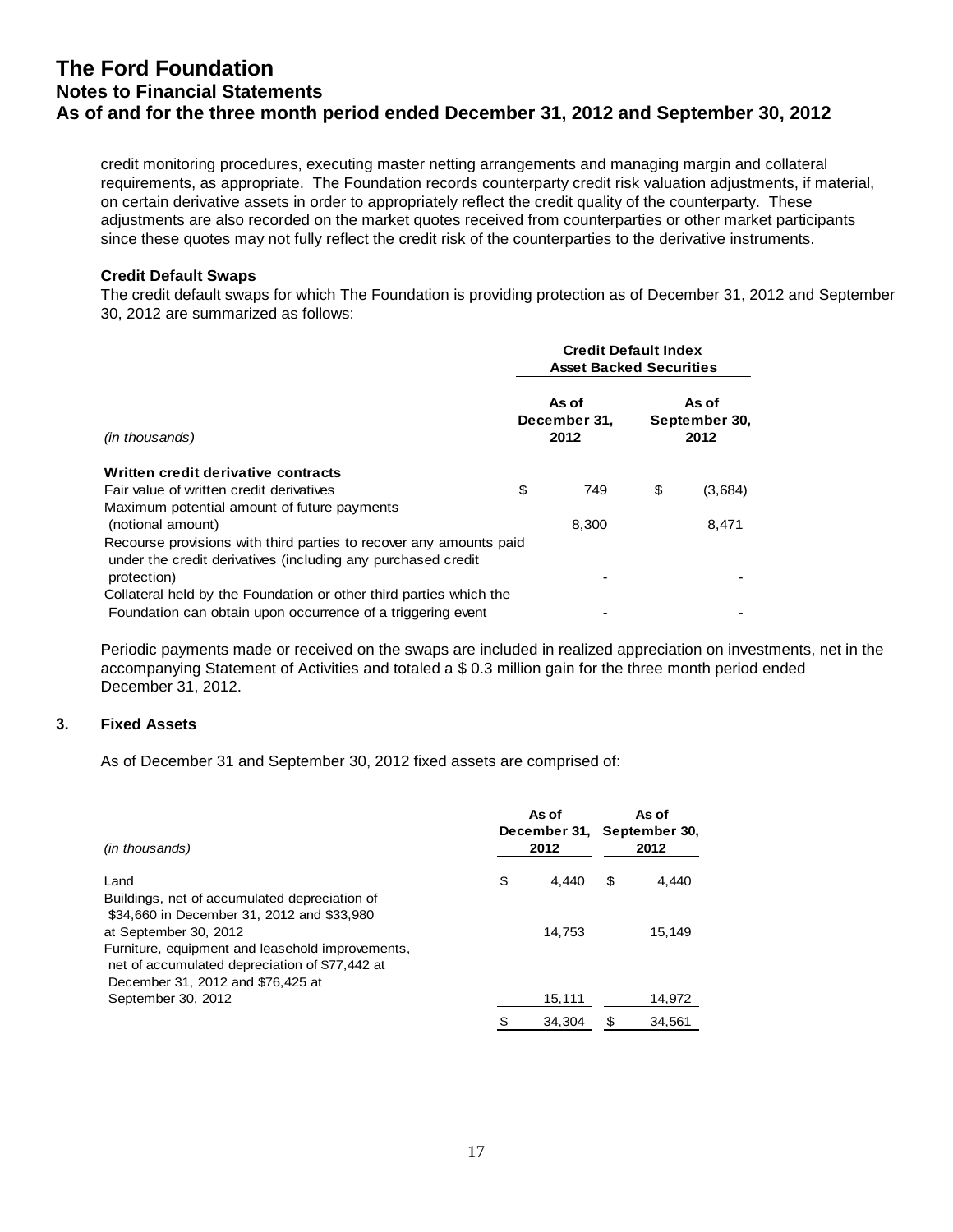## **4. Provision for Taxes**

The Internal Revenue Code imposes an excise tax on private foundations equal to 2 percent of net investment income, which is defined as interest, dividends and net realized gains less expenses incurred in the production of income. The tax is reduced to 1 percent for foundations that meet certain distribution requirements under Section 4940(e) of the Internal Revenue Code.

The current provision for federal excise tax is based on net investment income using a 2 percent rate for the three month period ended December 31, 2012 and a 1 percent rate for the year ended September 30, 2012. The deferred provision is based on a 2 percent rate on cumulative net unrealized gains for the three month period ended December 31, 2012 and the year ended September 30, 2012. The current tax provision for federal excise tax on net investment income is \$8.6 million for the three month period ended December 31, 2012. The Foundation had a cumulative unrealized gain that resulted in a \$9.1 million and \$7.0 million deferred tax liability for the three month period ended December 31, 2012 and the year ended September 30, 2012 respectively, based on the change in net unrealized appreciation of investments at 2 percent. No excise taxes were paid during the three month period ended December 31, 2012. Certain income defined as unrelated business taxable income by the code may be subject to tax at ordinary corporate rates. The state taxes on unrelated business income are immaterial for the three month period ended December 31, 2012.

## **5. Retirement Plans**

The Foundation's defined benefit pension plans and the defined contribution plans cover substantially all New York appointed employees. Employees who are locally appointed by overseas offices are covered by other retirement arrangements. On January 1, 2011, The Foundation implemented a prospective change in the New Cash Balance Retirement Plan benefit crediting formula from the age based percentages of 1 percent to 3 percent to a uniform 3 percent to conform with current IRS guidelines. Also, in May 2011, The Foundation amended the New Cash Balance Retirement Plan to close eligibility for the plan to all employees hired after November 1, 2011. The Cash Balance Retirement Plan was merged with and into the New Cash Balance Retirement Plan as of June 1, 2012. All accrued benefits were fully preserved. In December 2012, The Foundation terminated the New Cash Balance Retirement Plan and froze all further benefit accruals as of December 31, 2012. All benefits accrued as of December 31, 2012 will be distributed to participants at the conclusion of the termination process. All actively employed participants in the New Cash Balance Retirement Plan who continue to be actively employed on January 1, 2013 will receive a new contribution credit under the Savings Plan equal to 3% of eligible salary. The Savings Plan is a defined contribution plan, 403(b) 7, established by The Foundation to provide retirement benefits to eligible employees. In addition, The Foundation provides retirees with at least five years of service and who are at least age 55 with other postretirement benefits which include medical, dental and life insurance. Employees hired on or after June 1, 2009 will be eligible for postretirement medical and dental benefits when they retire with at least 10 years of service and who are at least age 65. The defined benefit pension plans are funded annually in accordance with the minimum funding requirements of the Employee Retirement Income Security Act. The other postretirement benefits are partially funded in advance through a Voluntary Employees' Beneficiary Association (VEBA).GAAP allows unrecognized amounts (e.g., net actuarial gains or losses and prior service cost or credits) to be recognized as non-operating activities and that those amounts be adjusted as they are subsequently recognized as components of net periodic pension cost.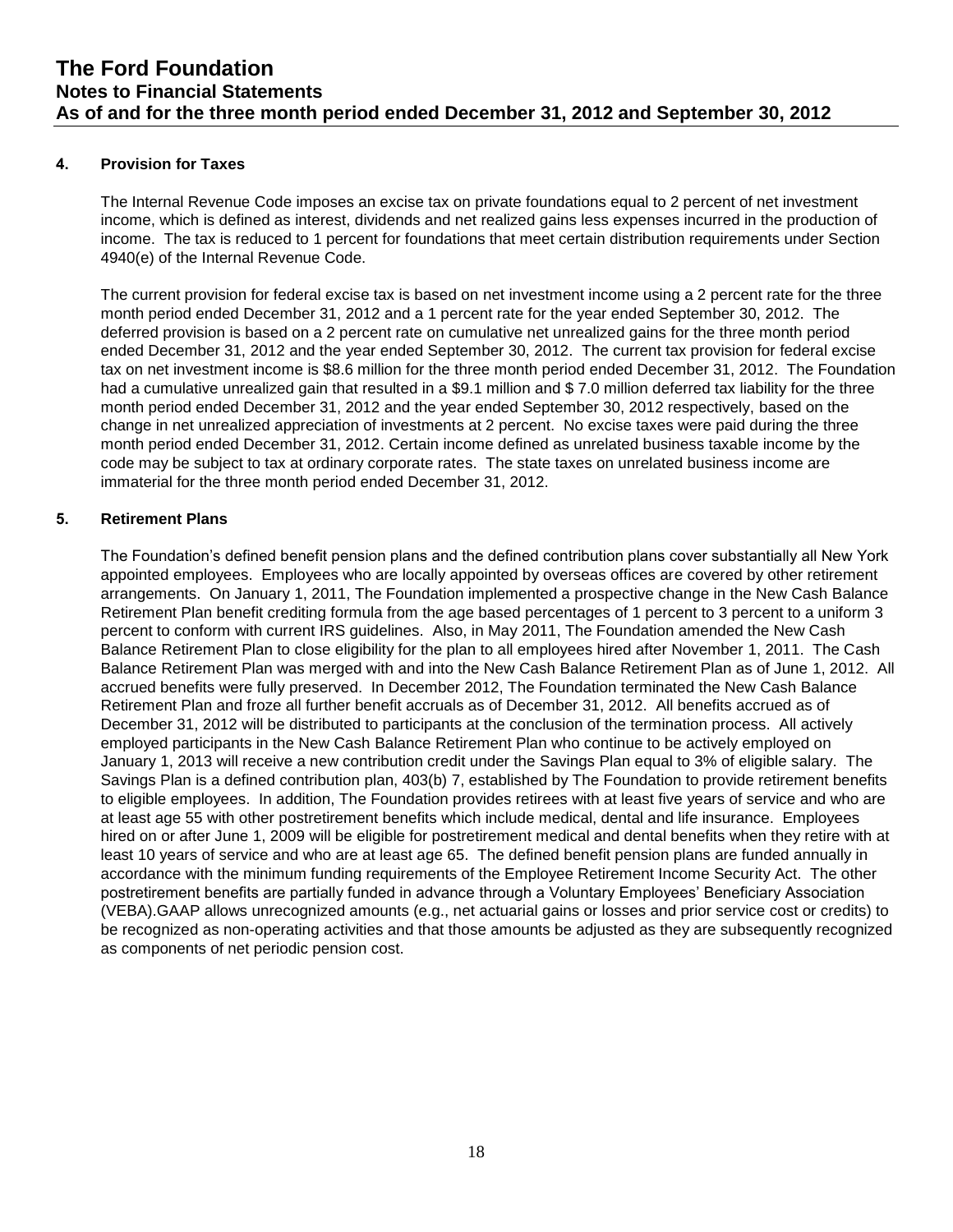The Foundation's defined benefit pension plans ("Plans") have investments in the TIAA-CREF Group Annuity Contracts ("GICs"). The Plans' GICs are valued at contract value which represents fair value. The GICs are guaranteed insurance contracts issued by TIAA-CREF (TIAA), an insurance company. The fair value of these assets approximates the contract value which equals the accumulated cash contributions and interest credited to the contracts less any withdrawals. The TIAA annuities are guaranteed annuities which guarantee principal and pay a guaranteed minimum interest, currently 3 percent during the accumulation phase. Additional amounts above the guaranteed minimum interest rate may be declared at the discretion of the TIAA Board of Trustees on a yearby-year basis. When declared, the additional amounts remain in effect for the declaration year that begins each March 1, and are not guaranteed for future years. Together the guaranteed minimum and additional amounts make up the crediting rate in the accumulation phase. TIAA groups premium dollars received over defined periods into vintages for the purposes of determining the crediting rate for the applicable declaration year during the accumulation period.

|                                                                                                                   |                         |                         |    |                    | <b>Other Postretirement</b> |                         |           |                    |  |
|-------------------------------------------------------------------------------------------------------------------|-------------------------|-------------------------|----|--------------------|-----------------------------|-------------------------|-----------|--------------------|--|
|                                                                                                                   | <b>Pension Benefits</b> |                         |    |                    | <b>Benefits</b>             |                         |           |                    |  |
|                                                                                                                   |                         | As of and for the three |    | As of and          |                             | As of and for the three | As of and |                    |  |
|                                                                                                                   |                         | month period ended      |    | for the year ended |                             | month Period Ended      |           | for the year ended |  |
|                                                                                                                   |                         | December 31,            |    | September 30,      |                             | December 31,            |           | September 30,      |  |
| (in thousands)                                                                                                    |                         | 2012                    |    | 2012               |                             | 2012                    |           | 2012               |  |
| Benefit obligation                                                                                                | \$                      | 19,254                  | \$ | 20,568             | \$                          | 90,144                  | \$        | 90.225             |  |
| Fair value of plan assets                                                                                         |                         | 32,585                  |    | 33,667             |                             | 35,293                  |           | 35,393             |  |
| Funded (unfunded) status and amounts                                                                              |                         |                         |    |                    |                             |                         |           |                    |  |
| recognized in the statements of financial position                                                                |                         | 13,331                  |    | 13,099             |                             | (54, 851)               |           | (54, 832)          |  |
| Accumulated benefit obligation                                                                                    |                         | 19,254                  |    | 20,545             |                             |                         |           |                    |  |
| Accumulated non-operating activities consist of                                                                   |                         |                         |    |                    |                             |                         |           |                    |  |
| Prior service cost                                                                                                |                         |                         |    |                    |                             |                         |           |                    |  |
| Net actuarial loss                                                                                                |                         | 2,854                   |    | 2,976              |                             | 30,333                  |           | 31,620             |  |
| Total amount recognized                                                                                           |                         | 2.854                   |    | 2,976              |                             | 30,333                  |           | 31.620             |  |
| Employer contribution                                                                                             |                         |                         |    |                    |                             |                         |           |                    |  |
| Benefits paid                                                                                                     |                         | 1,574                   |    | 1,815              |                             | 949                     |           | 4,090              |  |
| Net periodic benefit cost recognized                                                                              |                         | (109)                   |    | 113                |                             | 1,306                   |           | 4,574              |  |
| Other changes in plan assets and benefit obligations<br>recognized in non-operating activities                    |                         |                         |    |                    |                             |                         |           |                    |  |
| Net actuarial (gain) loss                                                                                         |                         | 112                     |    | (1, 442)           |                             | (686)                   |           | 11,420             |  |
| Amortization of loss                                                                                              |                         |                         |    | (454)              |                             | (611)                   |           | (1,537)            |  |
| <b>Administrative Expenses</b>                                                                                    |                         |                         |    |                    |                             | 10                      |           | 107                |  |
| Amortization of prior service cost                                                                                |                         |                         |    | 4                  |                             |                         |           |                    |  |
| Amendment                                                                                                         |                         |                         |    |                    |                             |                         |           |                    |  |
| Recognition of loss due to settlements and curtailments                                                           |                         | (233)                   |    | (2,026)            |                             |                         |           |                    |  |
| Total recognized in non-operating activities                                                                      |                         | (121)                   |    | (3,918)            |                             | (1, 287)                |           | 9,990              |  |
| Total recognized in net periodic benefit                                                                          |                         |                         |    |                    |                             |                         |           |                    |  |
| cost and non-operating activities                                                                                 |                         | (230)                   |    | (3,805)            |                             | 19                      |           | 14,564             |  |
| Amounts in non-operating activities expected to be recognized                                                     |                         |                         |    |                    |                             |                         |           |                    |  |
| in net periodic pension cost in next fiscal year                                                                  |                         |                         |    |                    |                             |                         |           |                    |  |
| <b>Actuarial loss</b>                                                                                             |                         |                         |    |                    |                             |                         |           |                    |  |
| Prior service credit                                                                                              |                         |                         |    |                    |                             |                         |           |                    |  |
|                                                                                                                   | \$                      |                         | \$ |                    | \$                          |                         | \$        |                    |  |
| Weighted average assumptions (used to determine                                                                   |                         |                         |    |                    |                             |                         |           |                    |  |
| benefit obligations and net periodic costs)                                                                       |                         |                         |    |                    |                             |                         |           |                    |  |
| Discount rate (benefit obligation)                                                                                |                         | 2.97 %                  |    | 3.07 %             |                             | 4.20 %                  |           | 4.23 %             |  |
| Discount rate (net periodic costs)                                                                                |                         | 3.07                    |    | 3.54               |                             | 4.23                    |           | 4.98               |  |
| Expected rate of return on plan assets (net periodic costs)<br>Rate of compensation increase (benefit obligation) |                         | 7.00<br>3.50            |    | 7.00<br>3.50       |                             | 7.00<br>3.50            |           | 7.00<br>3.50       |  |
|                                                                                                                   |                         |                         |    |                    |                             |                         |           |                    |  |
| Rate of compensation increase (net periodic costs)                                                                |                         | 3.50                    |    | 4.00               |                             | 3.50                    |           | 4.00               |  |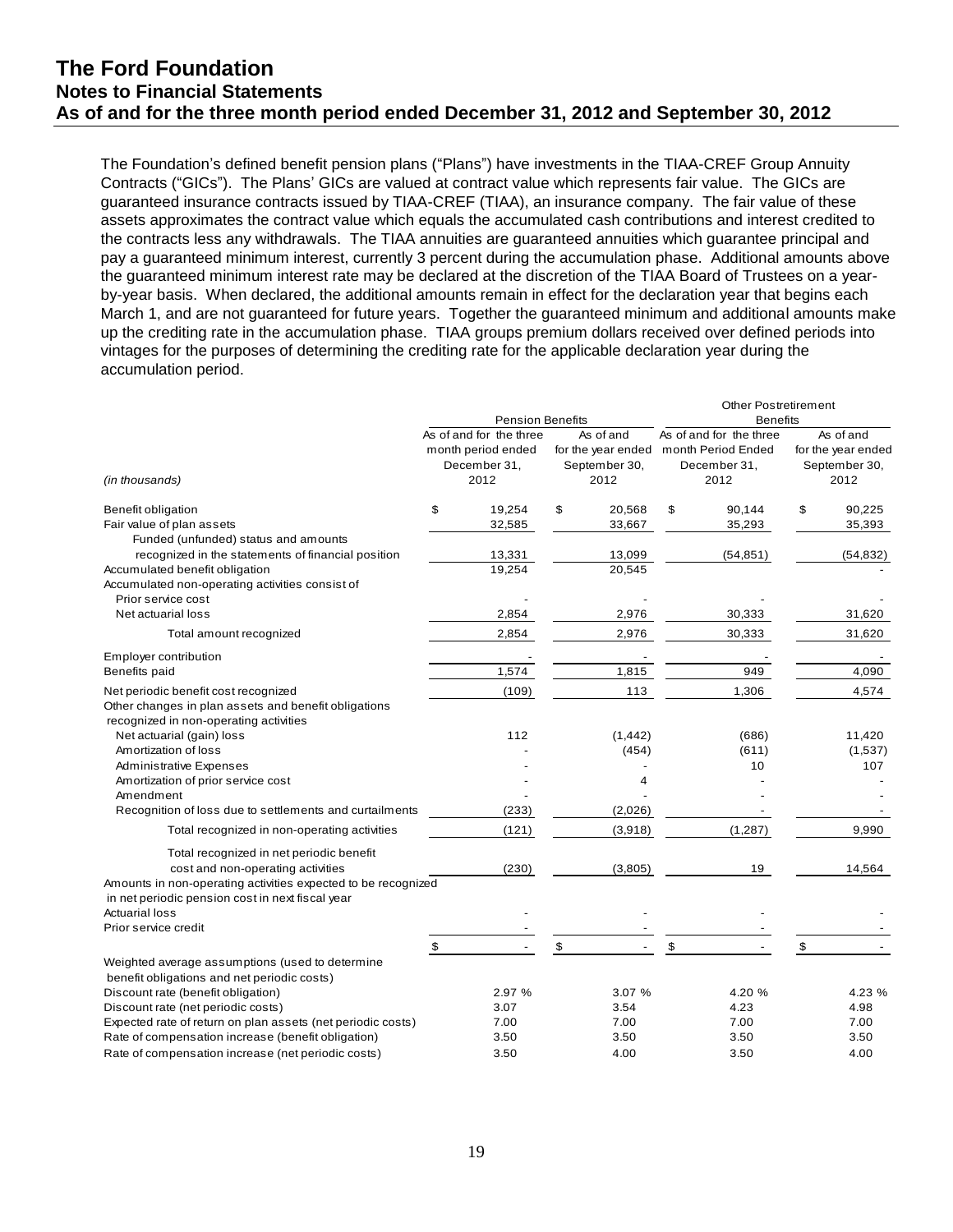For measurement purposes, a healthcare cost initial trend rate of 5.5% used to measure the other postretirement benefit obligation for the three month period ended December 31, 2012 and year ended September 30, 2012. As of December 31, 2012, this trend is assumed to decline gradually to 3.8% in the year 2087 and beyond. As of September 30, 2012, this trend is assumed to decline gradually to 3.87% in the year 2087 and beyond. As of December 31, 2012, the dental obligations reflect an initial trend rate for fiscal year 2014 of 5.0%. A 1% point change in assumed healthcare cost trend rates would have the following effects:

|                                                         | 1% |          |          | 1%    |  |
|---------------------------------------------------------|----|----------|----------|-------|--|
|                                                         |    | Increase | Decrease |       |  |
| Effect on total of service and interest cost components |    | 729      | £.       | 554   |  |
| Effect on other postretirement benefit obligation       |    | 9.926    |          | 8.045 |  |

The expense recorded by The Foundation related to contributions to the defined contribution plans aggregated \$1.2 million and \$6.0 million for the three month period ended December 31, 2012 and year ended September 30, 2012, respectively.

The following table presents investments in the defined benefit pension plans and post-retirement plan at fair value by caption and by level within the valuation hierarchy as of December 31, 2012 and September 30, 2012. The table also includes the combined weighted-average asset allocation for The Foundation's defined benefit pension plans and post-retirement plan as of December 31, 2012 and September 30, 2012 as follows:

| (in thousands)                             | Level 1 |        | Level 2 |        | Level 3 |       | <b>Totals</b> |        | Percent  |  |
|--------------------------------------------|---------|--------|---------|--------|---------|-------|---------------|--------|----------|--|
| Defined benefit plans                      |         |        |         |        |         |       |               |        |          |  |
| Annuities                                  |         |        |         |        |         |       |               |        |          |  |
| Guaranteed insurance contracts             | \$      |        | \$      |        | \$      | 2,387 | \$            | 2,387  | 7.00 %   |  |
| <b>Stocks</b>                              |         |        |         | 19,260 |         |       |               | 19,260 | 59.00    |  |
| Fixed income                               |         |        |         | 10,938 |         |       |               | 10,938 | 34.00    |  |
| Total investments in defined benefit plans | \$.     |        | S       | 30,198 | S       | 2,387 | S             | 32,585 | 100.00 % |  |
| Post retirement plan                       |         |        |         |        |         |       |               |        |          |  |
| Equity funds                               |         |        |         |        |         |       |               |        |          |  |
| Vanguard total stock market index          | \$      | 10.418 | \$      |        | \$      |       | \$            | 10.418 | 30.00 %  |  |
| Vanguard FTSE all w orld EX-US index       |         | 13,174 |         |        |         |       |               | 13,174 | 37.00    |  |
| Fixed income funds                         |         |        |         |        |         |       |               |        |          |  |
| Vanguard total bond market index           |         | 7,392  |         |        |         |       |               | 7,392  | 21.00    |  |
| Short-term invest grade fund               |         | 4,309  |         |        |         |       |               | 4,309  | 12.00    |  |
| Total investments in post-retirement plan  | SS.     | 35,293 | \$      |        | S       |       | S             | 35,293 | 100.00 % |  |

#### **As of December 31, 2012 Assets at Fair Value**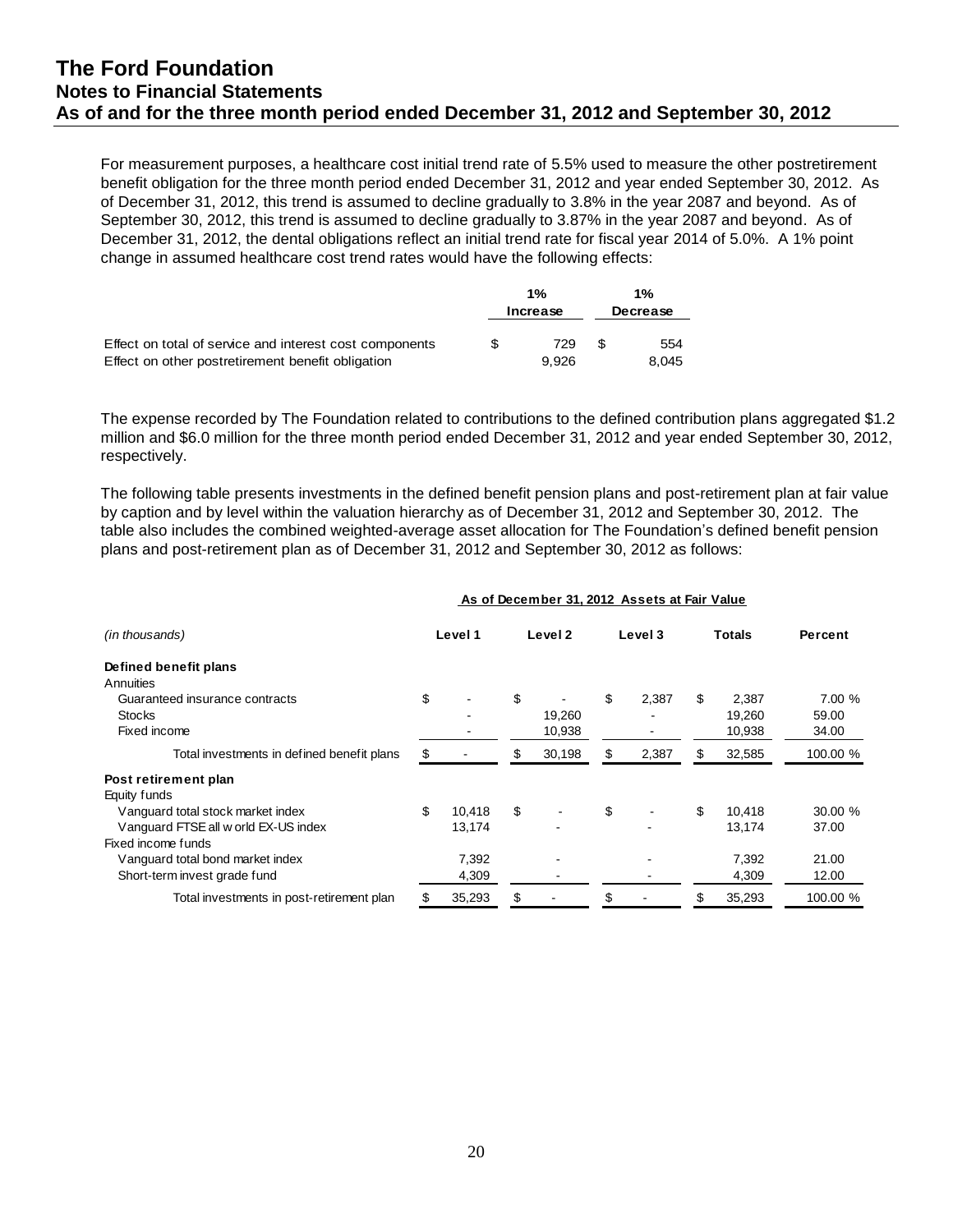|                                            | As of September 30, 2012 Assets at Fair Value |         |    |         |    |                |    |               |          |  |
|--------------------------------------------|-----------------------------------------------|---------|----|---------|----|----------------|----|---------------|----------|--|
| (in thousands)                             |                                               | Level 1 |    | Level 2 |    | Level 3        |    | <b>Totals</b> | Percent  |  |
| Defined benefit plans                      |                                               |         |    |         |    |                |    |               |          |  |
| Annuities                                  |                                               |         |    |         |    |                |    |               |          |  |
| Guaranteed insurance contracts             | \$                                            |         | \$ |         | \$ | 3,926          | \$ | 3.926         | 12.00 %  |  |
| <b>Stocks</b>                              |                                               |         |    | 18,853  |    |                |    | 18,853        | 56.00    |  |
| Fixed income                               |                                               |         |    | 10,888  |    |                |    | 10,888        | 32.00    |  |
| Total investments in defined benefit plans | \$                                            |         | \$ | 29,741  | S  | 3,926          | \$ | 33,667        | 100.00 % |  |
| Post retirement plan                       |                                               |         |    |         |    |                |    |               |          |  |
| Equity funds                               |                                               |         |    |         |    |                |    |               |          |  |
| Vanguard total stock market index          | \$                                            | 10.628  | \$ |         | S  | $\blacksquare$ | \$ | 10.628        | 30.00%   |  |
| Vanguard FTSE all w orld EX-US index       |                                               | 13,013  |    |         |    |                |    | 13,013        | 37.00    |  |
| Fixed income funds                         |                                               |         |    |         |    |                |    |               |          |  |
| Vanguard total bond market index           |                                               | 7,410   |    |         |    |                |    | 7,410         | 21.00    |  |
| Short-term invest grade fund               |                                               | 4,342   |    |         |    |                |    | 4,342         | 12.00    |  |
| Total investments in post-retirement plan  | S                                             | 35,393  | S  |         | S  |                | \$ | 35,393        | 100.00 % |  |

#### **Level 3 Investment Assets**

The Level 3 investment assets are comprised of GICs. The classification of an investment within Level 3 is based upon the significance of the unobservable inputs to the overall fair value measurement.

|                                                                                      | <b>Guaranteed Insurance</b><br><b>Contracts</b> |                               |    |                                |  |  |  |  |  |
|--------------------------------------------------------------------------------------|-------------------------------------------------|-------------------------------|----|--------------------------------|--|--|--|--|--|
| (in thousands)                                                                       |                                                 | As of<br>December 31,<br>2012 |    | As of<br>September 30,<br>2012 |  |  |  |  |  |
| Balance at beginning of period<br>Additions<br>Interest<br>Distributions/redemptions | \$                                              | 3,926<br>35<br>(1,574)        | \$ | 5,599<br>193<br>(1,866)        |  |  |  |  |  |
| <b>Balance at End of period</b>                                                      | \$                                              | 2,387                         | \$ | 3,926                          |  |  |  |  |  |

The investment strategy is to manage investment risk through prudent asset allocations that will produce a rate of return commensurate with the plans' obligations. The Foundation expects to continue the investment allocations as noted above. The Foundation's overall expected long-term rate of return on plan assets is based upon historical long-term returns of the investment performance adjusted to reflect expectations of future long-term returns by asset class. The Foundation is not expected to make any pension contributions in 2013.